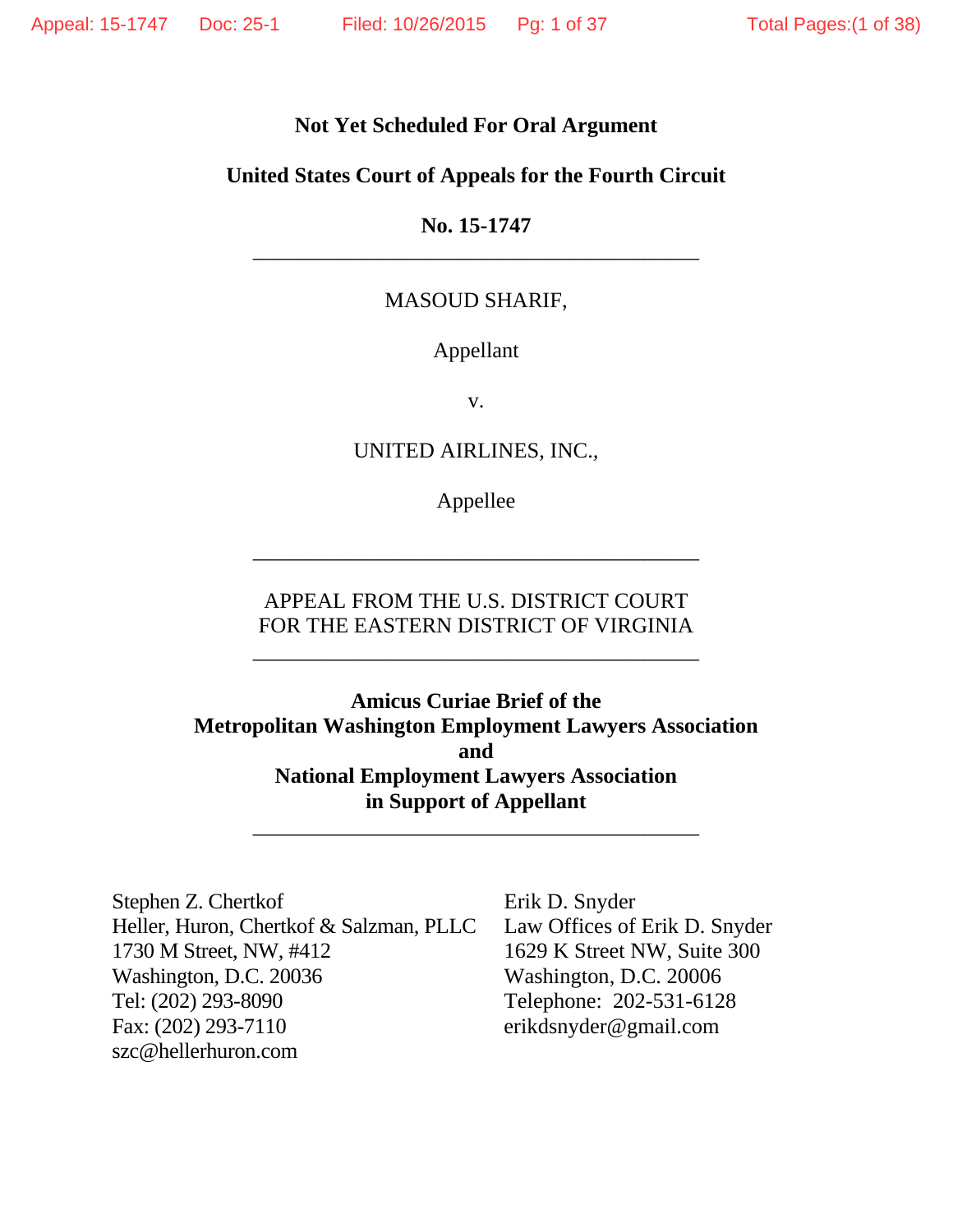Alan R. Kabat Matthew C. Koski Washington, D.C. 20009 Oakland, CA 94612 Telephone: 202-745-1942 Tel: (415) 296-7629 kabat@bernabeipllc.com mkoski@nelahq.org

Bernabei & Wachtel, PLLC National Employment Lawyers Association<br>1775 T Street, N.W. 2201 Broadway, Suite 402 2201 Broadway, Suite 402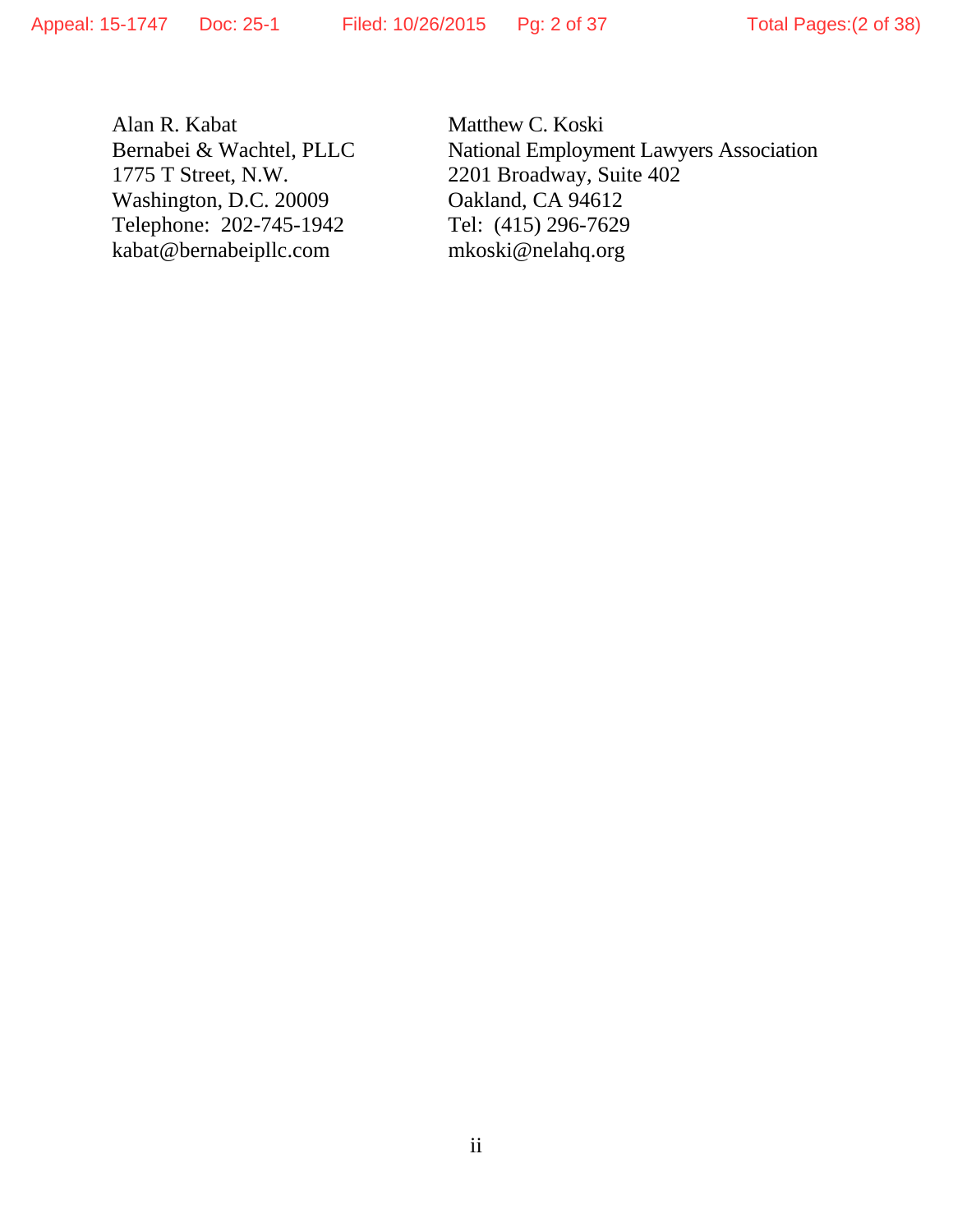# TABLE OF CONTENTS

| IF THE JURY HAS EVIDENCE TO REJECT AN<br>$\mathbf{I}$ .<br><b>EMPLOYER'S EXPLANATION PROFFERED UNDER THE</b><br>MCDONNELL DOUGLAS INDIRECT PROOF SCHEME, THEN<br>THERE IS SUFFICIENT EVIDENCE TO SURVIVE |  |
|----------------------------------------------------------------------------------------------------------------------------------------------------------------------------------------------------------|--|
| THE FOURTH CIRCUIT HAS NEVER CREATED AN "HONEST<br>$\Pi$ .                                                                                                                                               |  |
| III.<br>THIS COURT SHOULD NOT ADOPT AN "HONEST BELIEF"                                                                                                                                                   |  |
| IV. FALSITY AND PRETEXT ARE NOT ALWAYS THE SAME                                                                                                                                                          |  |
| "SINCERITY" IS DIFFERENT THAN NON-DISCRIMINATORY  21<br>$V_{\cdot}$                                                                                                                                      |  |
| AN EMPLOYER THAT TAKES ADVERSE ACTION AGAINST<br>VI.<br>AN EMPLOYEE BECAUSE IT MISTAKENLY BELIEVES HE<br>WRONGFULLY TOOK FMLA LEAVE HAS VIOLATED THE                                                     |  |
|                                                                                                                                                                                                          |  |
|                                                                                                                                                                                                          |  |
|                                                                                                                                                                                                          |  |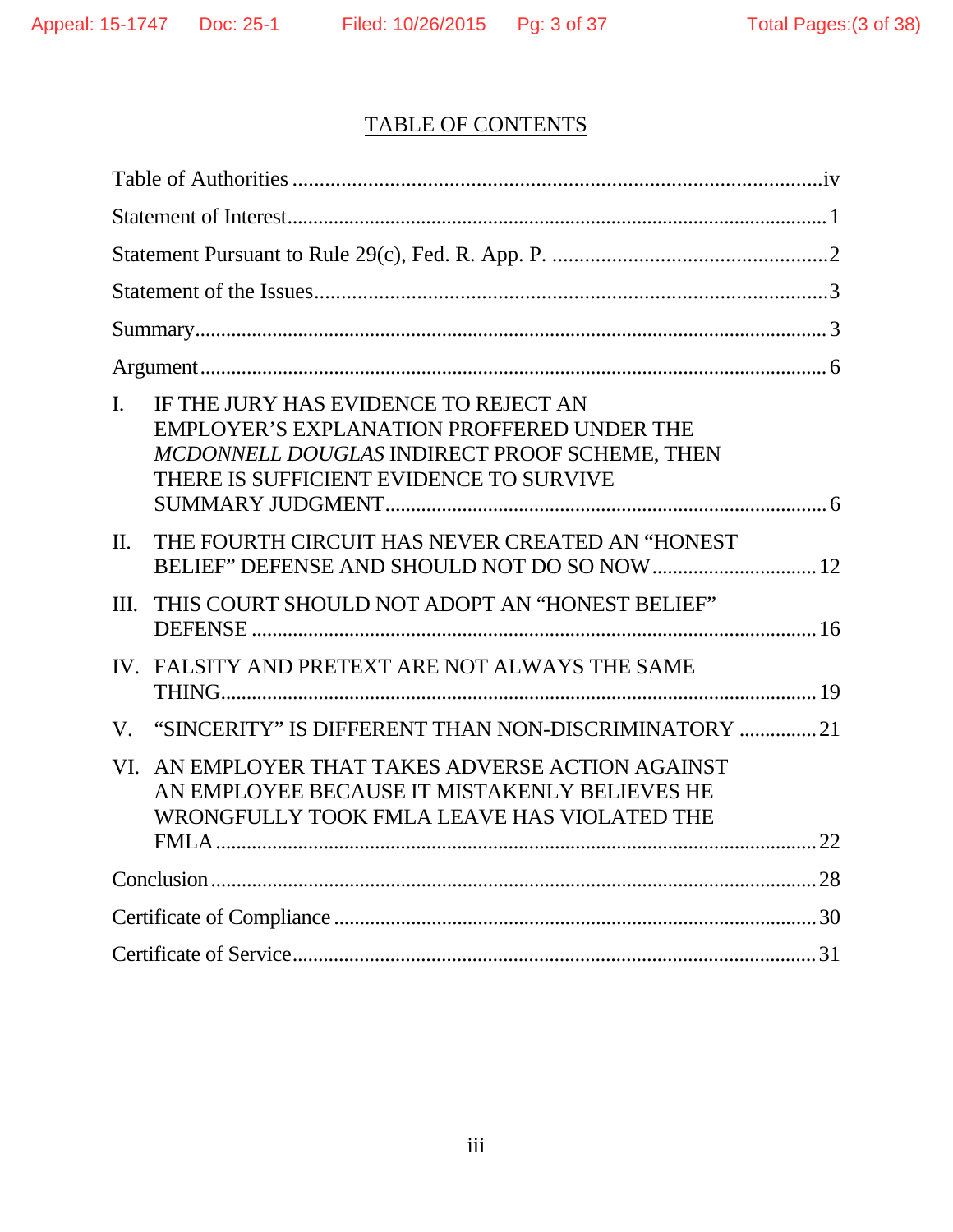# TABLE OF AUTHORITIES

| Adickes v. S.H. Kress,                                 |
|--------------------------------------------------------|
| Ainsworth v. Loudoun County School Bd.,                |
| *Anderson v. Liberty Lobby, Inc.,                      |
| Braithwaite v. Timken Co.,                             |
| DeJarnette v. Corning Inc.,                            |
| E.E.O.C. v. Bd. of Governors of State Colls. & Univs., |
| E.E.O.C. v. Sears Roebuck and Co.,                     |
| <i>*Forman v. Small,</i>                               |
| Furnco Constr. Corp. v. Waters,                        |
| Gillins v. Berkeley Elec. Co-op., Inc.,                |
|                                                        |
| Hazen Paper v. Biggens,                                |
| Hunt v. Cromartie,<br>526 U.S. 541 (1999).<br>4, 11    |
| Jacobs v. NC Administrative Office of the Courts,      |
| Laing v. Federal Exp. Corp.,                           |
| Majewski v. Automatic Data Processing, Inc.,           |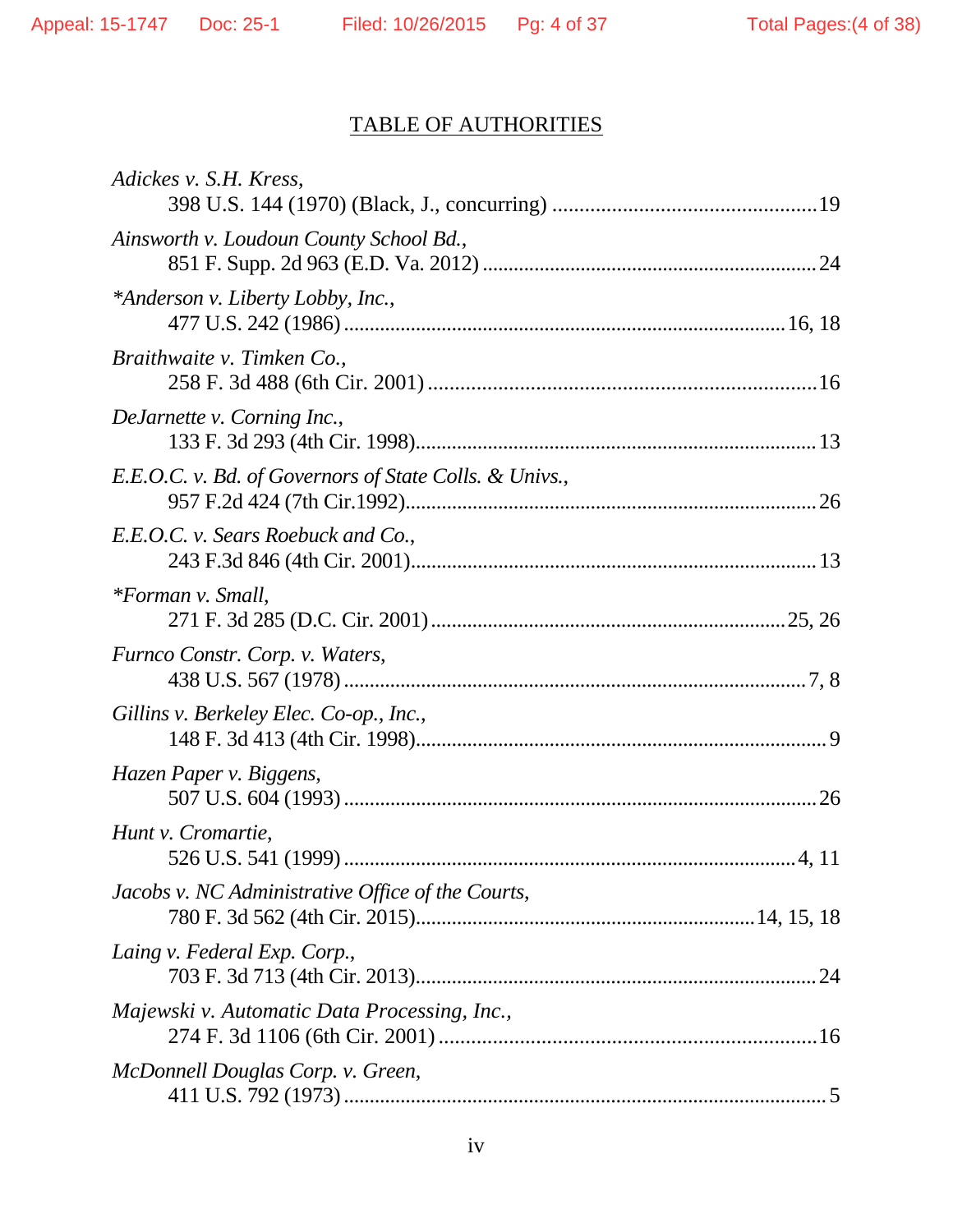| *NLRB v. Industrial Cotton Mills,                   |  |
|-----------------------------------------------------|--|
| OCAW Int. U. Local No. 4-23 v. Amer. Petrofina Co., |  |
| Postal Service Bd. of Governors v. Aikens,          |  |
| *Reeves v. Sanderson Plumbing Products, Inc.,       |  |
| Riordan v. Kempiners,                               |  |
| Seeger v. Cincinnati Bell Tel. Co., LLC,            |  |
| Smith v. Chrysler Corp.,                            |  |
| St. Mary's Honor Center v. Hicks,                   |  |
| Staub v. Proctor Hosp.,                             |  |
| Texas Dept. of Community Affairs v. Burdine,        |  |
| Trans World Airlines v. Thurston,                   |  |
| <i>*Tolan v. Cotton,</i>                            |  |
| Wolverine World Wide, Inc.,                         |  |
| *Womack v. Munson,                                  |  |
| Yashenko v. Harrah's N.C. Casino Co.,               |  |
| <b>Federal Rules</b>                                |  |
|                                                     |  |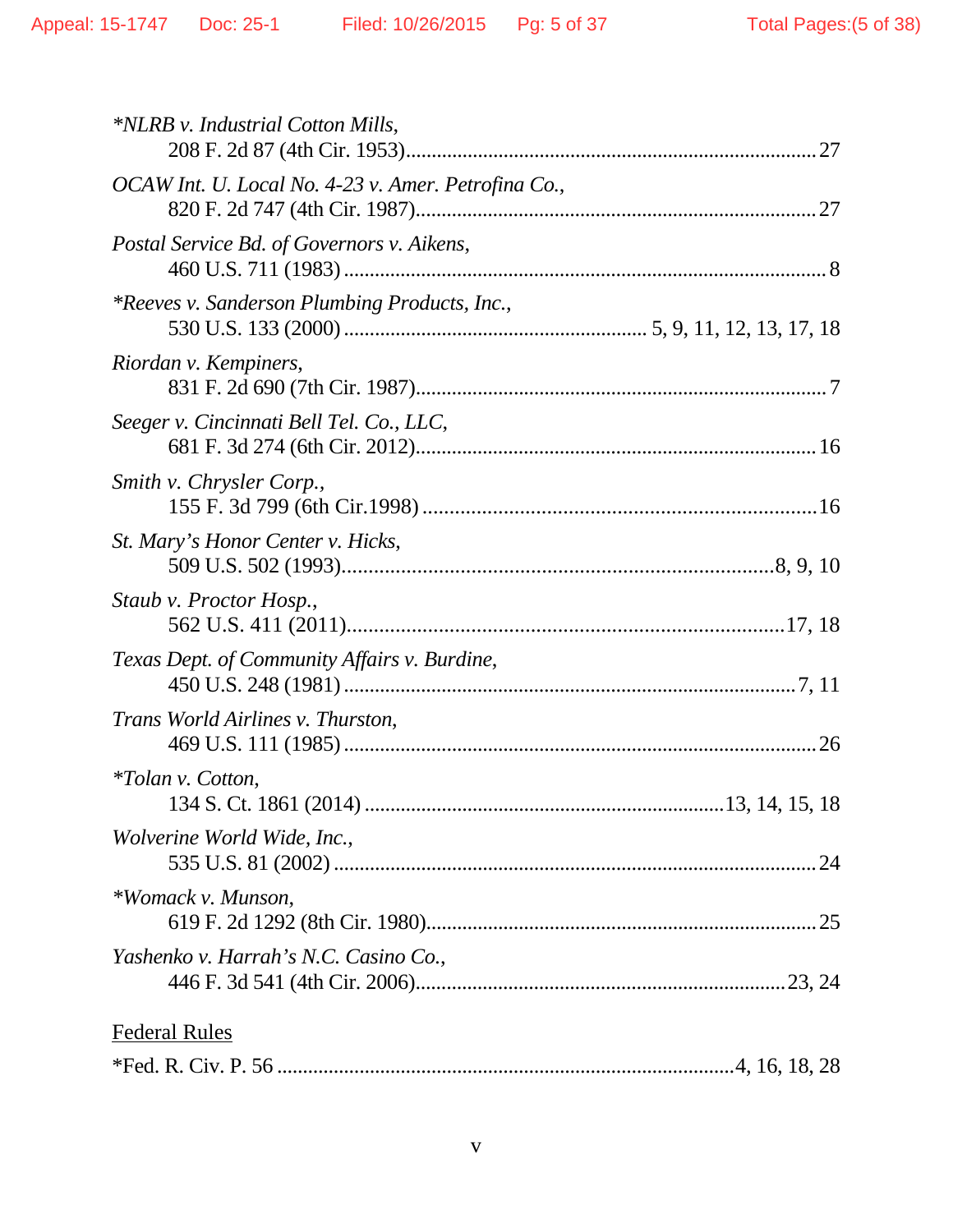# **Statutory Authority**

# Other Authority

| Dilbert Comic Strip, Scott Adams (April 17-18, 1996) |  |
|------------------------------------------------------|--|
|                                                      |  |
|                                                      |  |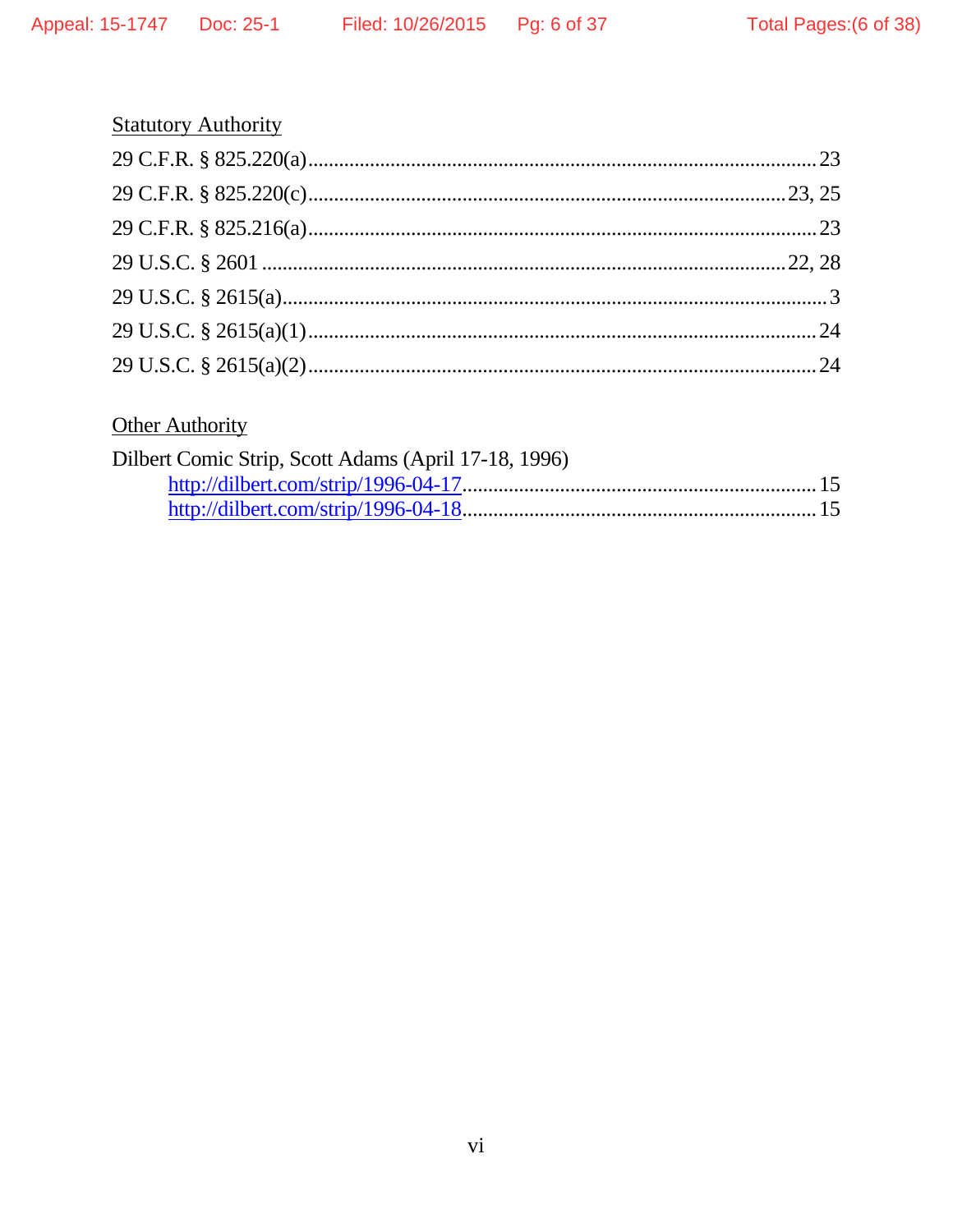### **STATEMENT OF INTEREST**

The Metropolitan Washington Employment Lawyers Association ("MWELA"), a professional association of over 370 attorneys, is the local affiliate of the National Employment Lawyers Association ("NELA"), which is the largest professional membership organization in the country comprised of lawyers who represent workers in employment, labor, and civil rights disputes.

The National Employment Lawyers Association (NELA) is the largest professional membership organization in the country comprised of lawyers who represent workers in labor, employment and civil rights disputes. Founded in 1985, NELA advances employee rights and serves lawyers who advocate for equality and justice in the American workplace. NELA and its 69 circuit, state, and local affiliates have a membership of over 4,000 attorneys who are committed to working on behalf of those who have been illegally treated in the workplace. NELA's members litigate daily in every circuit, affording NELA a unique perspective on how the principles announced by the courts in employment cases actually play out on the ground. NELA strives to protect the rights of its members' clients, and regularly supports precedent-setting litigation affecting the rights of individuals in the workplace.

MWELA and NELA respectfully submit this amicus brief to aid this Court in addressing whether this Court should create a new defense at the summary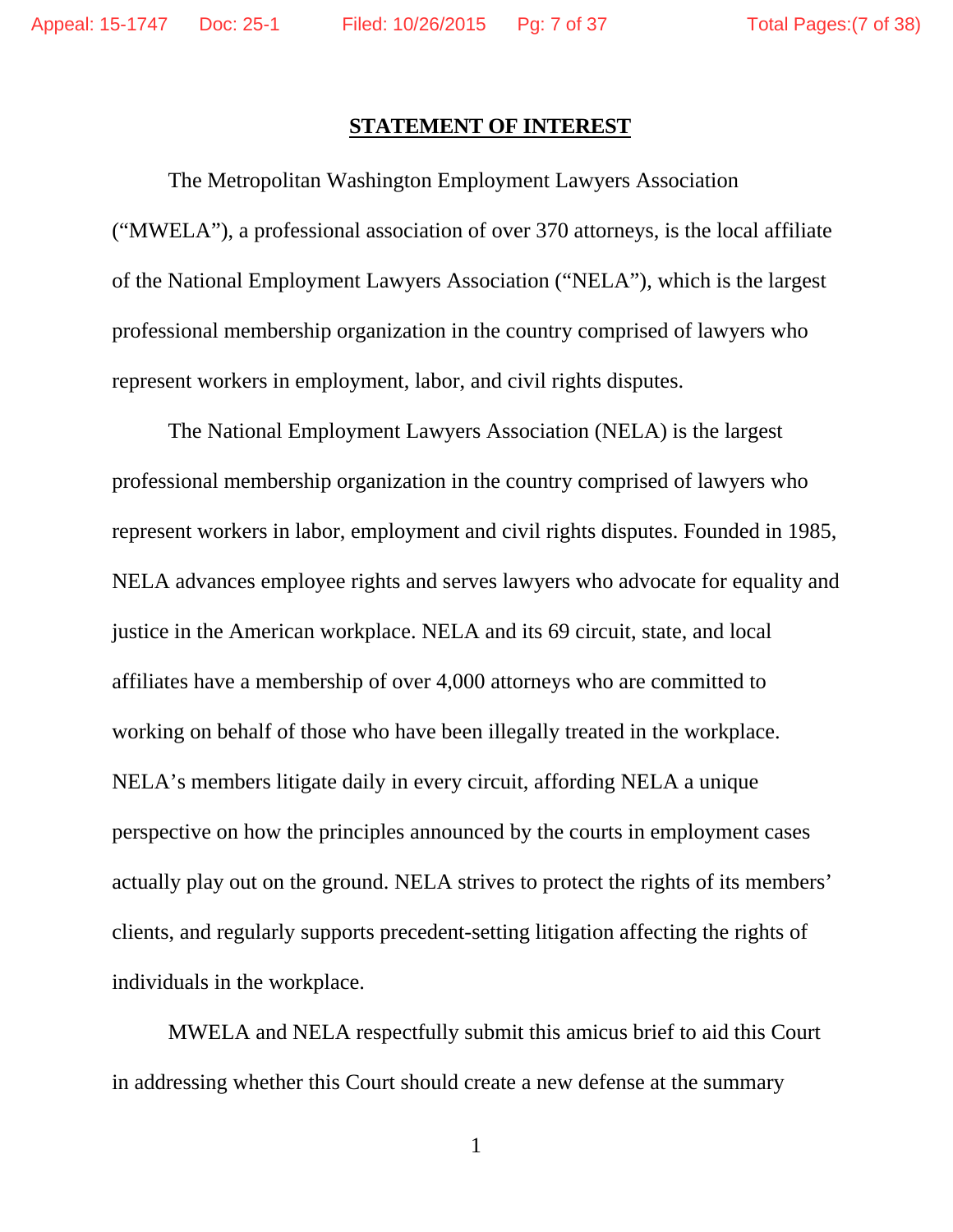judgment stage based on the sincerity with which an employer asserts a pretextual reason for its challenged actions. The disposition of this issue in this Court could have an important effect on the ability of employees to enforce their statutory rights to be free of retaliation, and on the public interest in allowing employees to take necessary family or medical leave.

For these important reasons, NELA and MWELA respectfully submit this amicus brief.

### **Statement Pursuant to Rule 29(c), Fed. R. App. P.**

Pursuant to Rule 29(c), Fed .R. App. P., *amici* state that:

(A) *Amici* alone authored the entire brief, and no attorney for a party authored any part of the brief;

(B) Neither any party nor any party's counsel contributed money that was intended to fund preparing or submitting the brief, exclusive of the dues counsel on each side have paid for their membership in *amici* MWELA and NELA; and (C) No person, other than the *amici curiae*, their members and cooperating attorneys, and their counsel, contributed money that was intended to fund preparing or submitting the brief.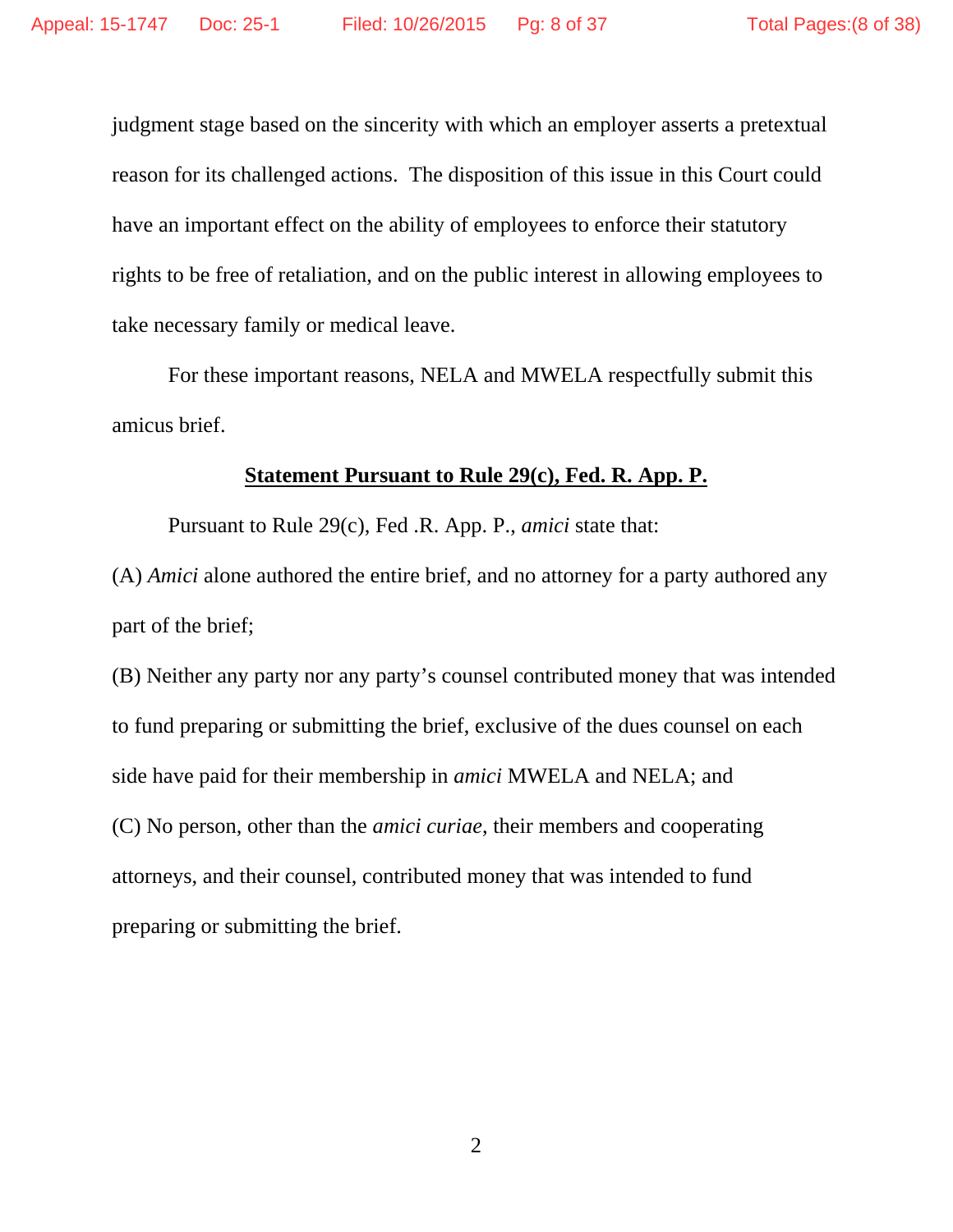#### **STATEMENT OF THE ISSUES**

1. The employer here fired the plaintiff after determining that his request for protected Family and Medical Leave was fabricated. On this record, the employer was wrong; a jury could find that plaintiff truly needed the leave and took it under the employer-specified conditions. The district court nevertheless granted summary judgment, finding that the employer honestly held its mistaken belief. In these circumstances: Is permitting the district court to determine that the employer's belief in a false explanation is, as a factual credibility matter, honestly and sincerely held, consistent with Rule 56 and *McDonnell Douglas* and its progeny?

2. Where an employee engages in a statutorily protected activity, such as taking leave under the Family and Medical Leave Act ("FMLA"), 29 U.S.C. § 2615(a), and his employer takes adverse action against him in the mistaken belief that he was not entitled, does the employer's mistake of fact trump the employee's statutory entitlement?

#### **SUMMARY**

The question of whether an interested witness's testimony is "honest" is a credibility determination reserved to the jury. This proposition is not controversial. Yet the district court below granted summary judgment to the employer based on the court's – not the jury's – determination that an interested witness's testimony as to his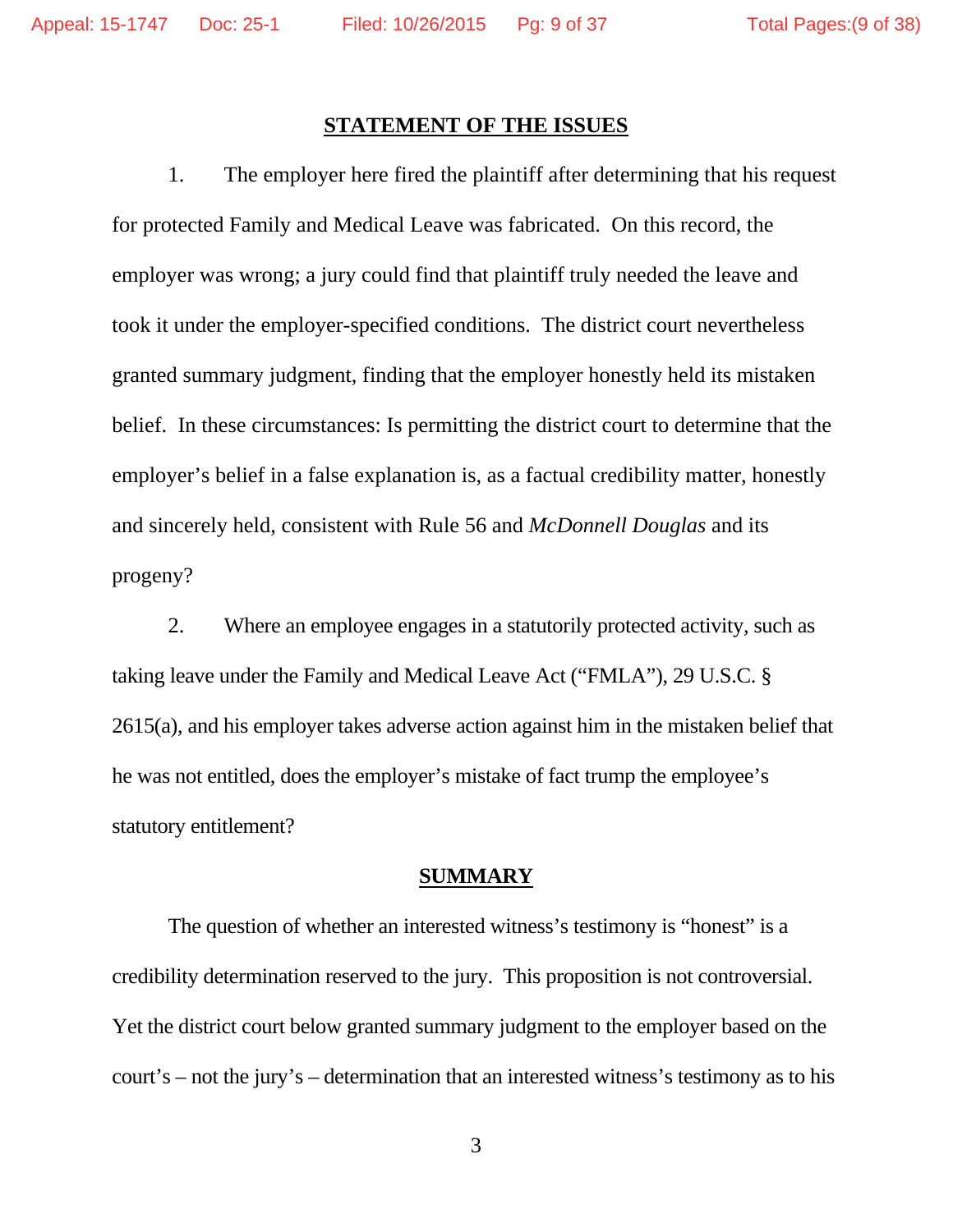own state of mind was honest. This violates Rule 56, Fed. R. Civ. P., and a long line of Supreme Court cases.

This case presents an issue of first impression in the Fourth Circuit. Appellee invites the Fourth Circuit to create an entirely new defense to discrimination and retaliation cases, effectively facilitating the granting of summary judgment in cases that otherwise have sufficient evidence of pretext to go to the jury. The appellee's invitation should be rejected. This Circuit has never recognized an "honest belief rule" because there is no such rule; the only "rule" that governs proof at the summary judgment stage is Rule 56, Fed. R. Civ. P., and that rule prohibits resolving credibility or drawing inferences in favor of the moving party. Determining whether an employer's belief in a discredited explanation was honestly held violates these strictures. As the Supreme Court has explained, even when all other material facts are undisputed, the question of motivation is itself a fact which requires deciding which inference to draw from those facts. *Hunt v. Cromartie*, 526 U.S. 541, 549 (1999) ("The District Court nevertheless was only partially correct in stating that the material facts before it were uncontroverted. The legislature's motivation is itself a factual question.").

The "honest belief" defense urged by the employer here contradicts not only Rule 56, but also the Supreme Court's repeated explanation of the significance of pretext. The familiar *McDonnell Douglas* indirect proof scheme consists of three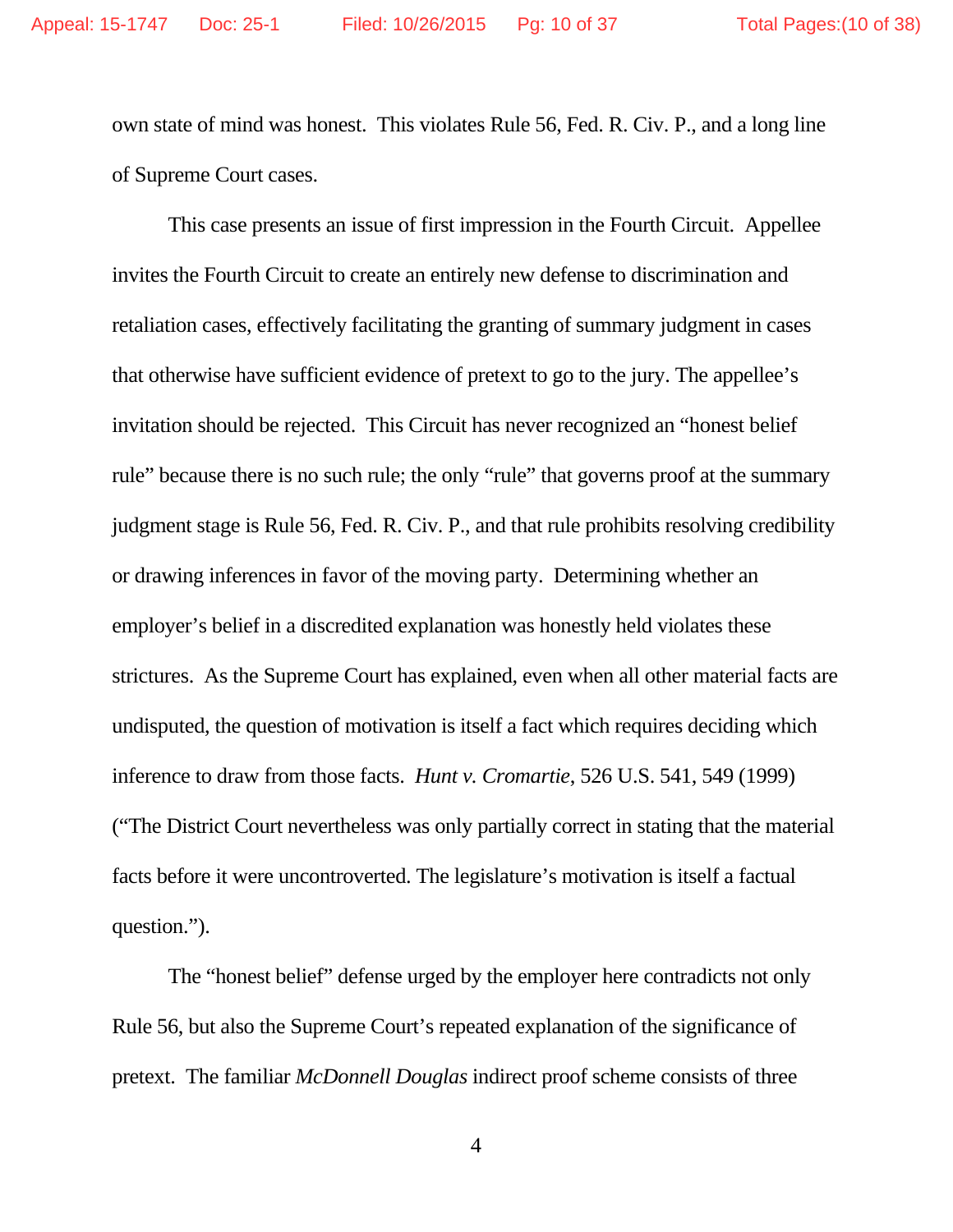steps: (1) the employee demonstrates a *prima facie* case of discrimination or retaliation, (2) the employer proffers a legitimate, non-discriminatory explanation, and (3) an opportunity for the employee to show that the employer's proffered explanation is not worthy of belief, *i.e.*, that it is a pretext. *McDonnell Douglas Corp. v. Green*, 411 U.S. 792 (1973) The Supreme Court has held, consistently and repeatedly, that evidence sufficient for a jury to find the employer's explanation to be unworthy of belief is sufficient, by itself, to permit the jury to infer that the employer's actions were unlawful.

The district court moved the goalposts. The employee satisfied all three prongs of *McDonnell Douglas*, including adducing sufficient evidence for a jury to reject United's proffered explanation as false. That was enough to survive summary judgment and leave the ultimate issue to the factfinder at trial. Appellee now urges this Court to add a fourth step to the *McDonnell Douglas* proof scheme, requiring not only evidence that the employer's explanation is unworthy of belief, but also establishing the absence of mistake. There is no basis for such a change in the law. The Supreme Court clarified that no additional evidence is required in *Hicks* and then more emphatically repeated that in *Reeves*.

An employer is always free to argue to a jury at trial that it made a mistake, so the "honest belief" defense is at play in every trial. But United does not want the right to argue "mistake" to a jury; it asks this Court to create a new defense that provides, in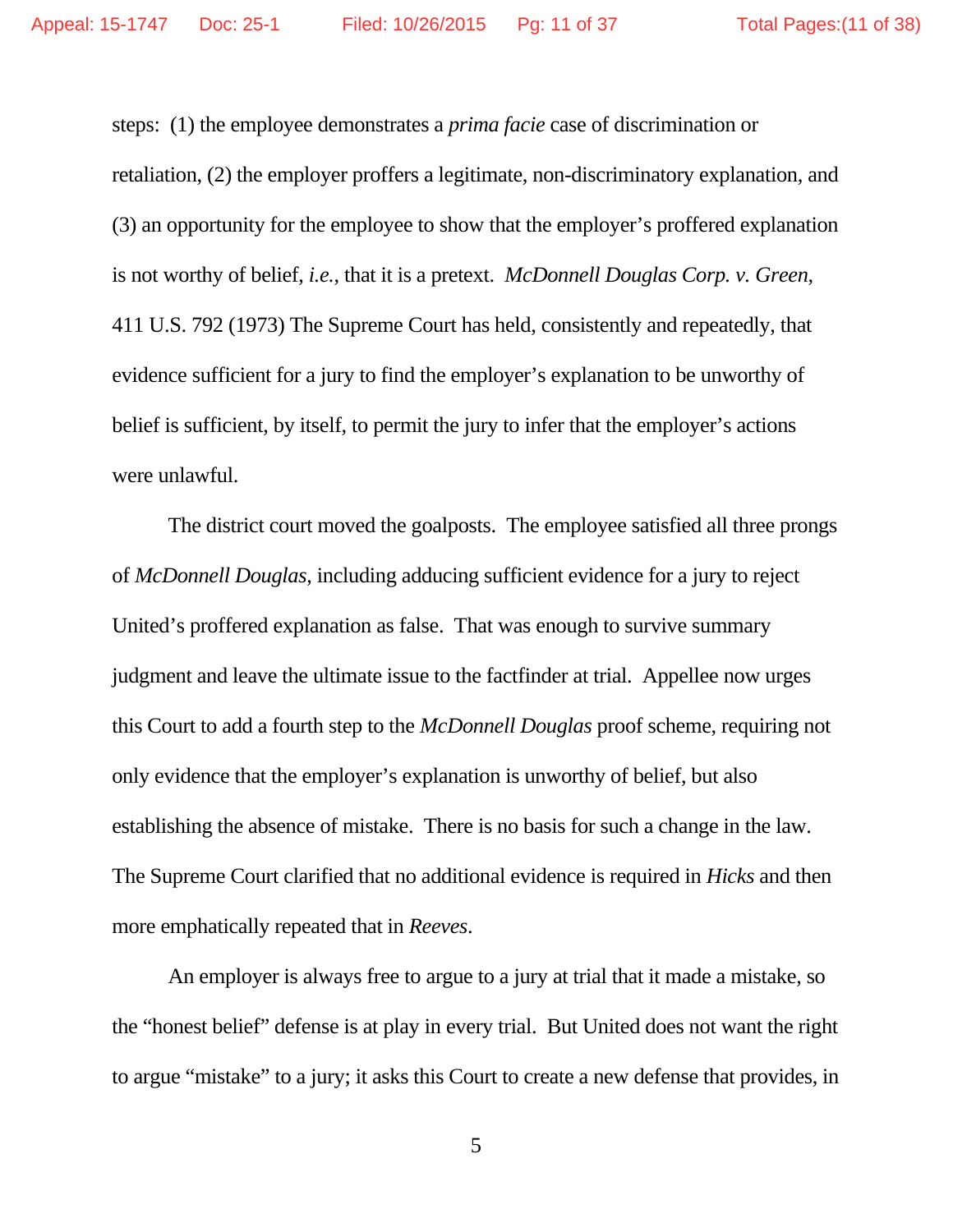essence, a "get out of jail free" card by somehow divining from a paper record that the employer's pretextual reason was proffered honestly and not as a cover-up for discrimination. The problem is this new defense runs afoul of the prohibitions on determining credibility or drawing inferences.

Finally, where an employer has fired an employee for the manner in which he engaged in protected activity (such as using FMLA leave, seeking an accommodation for religious beliefs or disability, filing discrimination complaint, etc.), the employer's belief about those actions is irrelevant. An employee who meets the legal requirements for FMLA leave is entitled to that leave whether the employer honestly believes otherwise or not. If an employer chooses to fire its employee on the assertion that the employee fraudulently obtained the benefit, the employer must be correct or it will be strictly liable. There is no room for employee to be deprived of a legally mandated right when she did all that was legally required simply because the employer got the facts wrong, sincerely or otherwise.

### **ARGUMENT**

## **I. IF THE JURY HAS EVIDENCE TO REJECT AN EMPLOYER'S EXPLANATION PROFFERED UNDER THE** *MCDONNELL DOUGLAS* **INDIRECT PROOF SCHEME, THEN THERE IS SUFFICIENT EVIDENCE TO SURVIVE SUMMARY JUDGMENT**

The Supreme Court recognized that employers do not generally admit unlawful reasons for their employment decisions. As Judge Posner explained, "Defendants of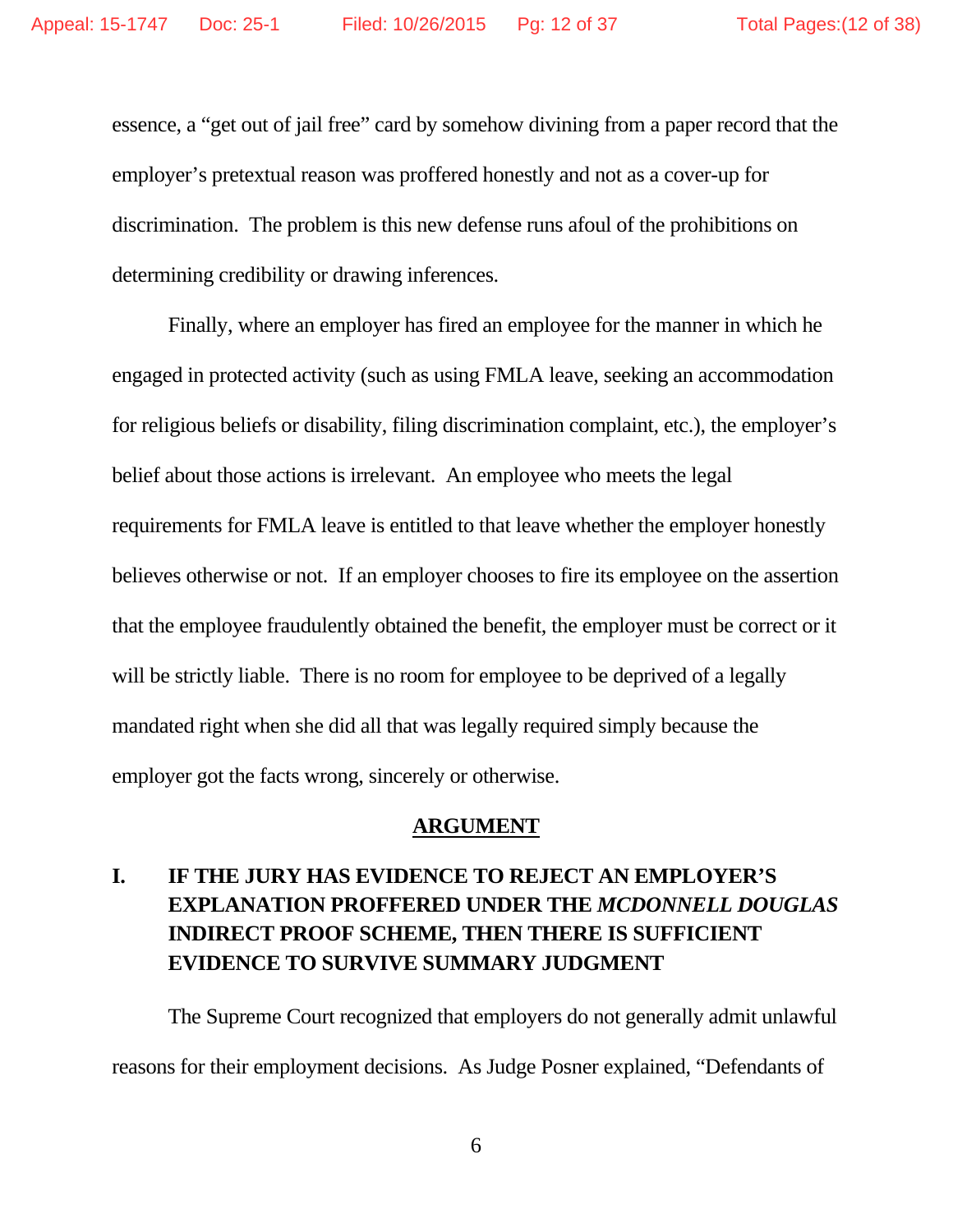even minimal sophistication will neither admit discriminatory animus nor leave a paper trail demonstrating it; and because most employment decisions involve an element of discretion, alternative hypotheses (including that of simple mistake) will always be possible and often plausible." *Riordan v. Kempiners*, 831 F. 2d 690, 697 (7th Cir. 1987) (Posner, J.); *see also Texas Dept. of Community Affairs v. Burdine*, 450 U.S. 248, 254 n.8 (1981) (the *McDonnell Douglas* analysis "is intended progressively to sharpen the inquiry into the elusive factual question of intentional discrimination").

Recognizing that proof of unlawful motivation is elusive, the Supreme Court held that indirect evidence is one available method that permits the factfinder to infer discrimination. The Court explained:

The plaintiff retains the burden of persuasion. She now must have the opportunity to demonstrate that the proffered reason was not the true reason for the employment decision. This burden now merges with the ultimate burden of persuading the court that she has been the victim of intentional discrimination. She may succeed in this either directly by persuading the court that a discriminatory reason more likely motivated the employer or indirectly by showing that the employer's proffered explanation is unworthy of credence. *See McDonnell Douglas*, 411 U. S. at 804-805.

*Burdine*, 450 U.S. at 257 (emphasis added) (explaining the *McDonnell Douglas* indirect proof scheme). The Court continued to refine and explain this scheme after *McDonnell Douglas* and *Burdine*, *see, e.g.*, *Furnco Constr. Corp. v. Waters*, 438 U.S.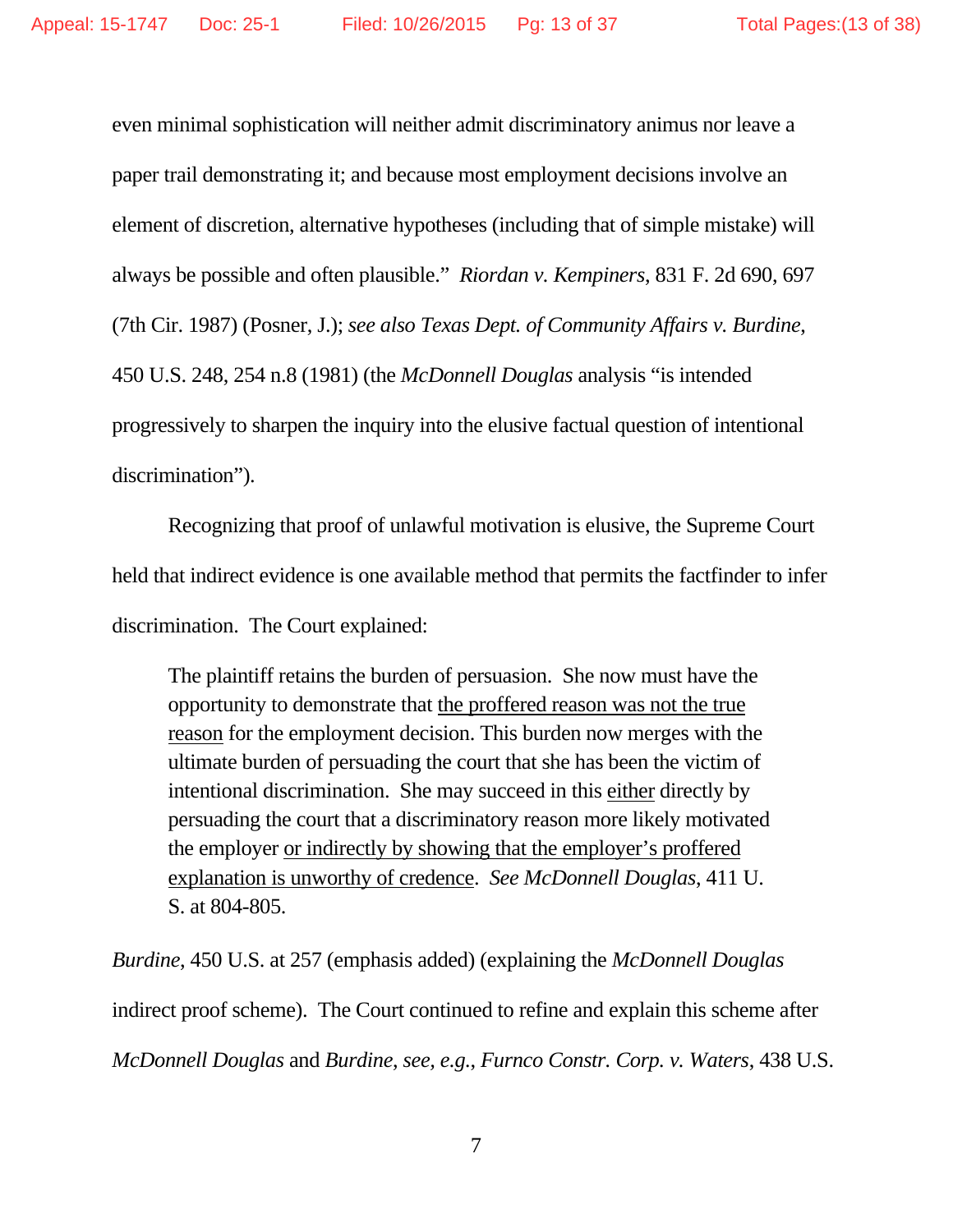567 (1978) (describing flexibility of *McDonnell Douglas* analysis and the significance of the pretext stage); *Postal Service Bd. of Governors v. Aikens*, 460 U.S. 711 (1983) (*McDonnell Douglas* proof scheme is useful to aid the factfinder in resolving the question of motive).

Since these cases, the Court has twice squarely addressed the significance of pretext evidence, *i.e.*, evidence sufficient for the trier of fact to reject the employer's explanation proffered in the second stage of *McDonnell Douglas*. In *St. Mary's Honor Center v. Hicks*, 509 U.S. 502 (1993), the Court clarified that a finding of pretext *permits* but does not compel a finding of discrimination:

Thus, rejection of the defendant's proffered reasons will permit the trier of fact to infer the ultimate fact of intentional discrimination, and the Court of Appeals was correct when it noted that, upon such rejection, "[n]o additional proof of discrimination is required."

*Id.*, 509 U.S. at 511 (emphasis added, footnotes and internal citations omitted). This is the key point, even though *Hicks* is also cited for the subsequent proposition that rejection of the defendant's proffered reasons likewise does not *compel* a finding for the plaintiff. In fact, both of these propositions rest on the settled point that competing inferences are possible once the factfinder rejects the employer's proffered explanation. The factfinder may choose to infer discrimination from the falsity of the employer's explanation, or it may infer that some other motivation caused the employer to proffer an untrue explanation, including simple mistake. Because these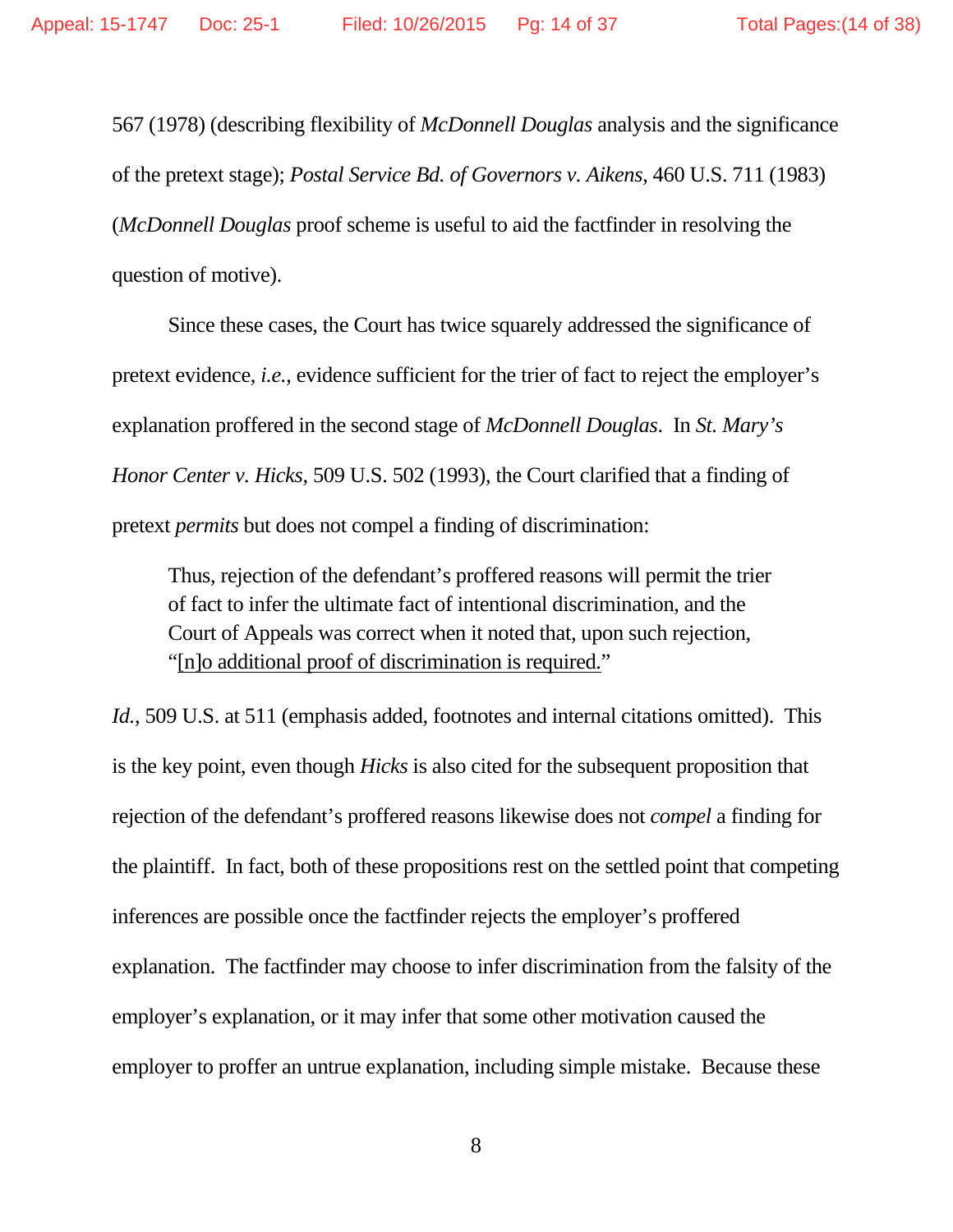are both inferences, they rest in the exclusive control of the jury. *Id.* Accordingly, it was error for the trial court in this case to decide which inference the jury may choose to draw from the evidence undermining United's proffered explanation.

 If there were any doubt about this point, the Court resolved it definitively in *Reeves v. Sanderson Plumbing Products, Inc.*, 530 U.S. 133 (2000). In between *Hicks*  and *Reeves*, some courts had interpreted *Hicks* as requiring the plaintiff to have some additional evidence of discrimination in addition to pretext, sometimes called "pretext plus." *Gillins v. Berkeley Elec. Co-op., Inc.*, 148 F.3d 413, 416 (4th Cir. 1998) ("This court has adopted what is best described as the "pretext-plus" standard for summary judgment in employment discrimination cases."). *Reeves* rejected the "pretext-plus" standard.

 In *Reeves*, the lower court found that the employee had adduced sufficient evidence of pretext for the jury to disbelieve the employer's proffered explanation (namely, that Mr. Reeves had engaged in poor timekeeping practices and supervision, costing the company money). In setting aside the jury verdict for the employee, the lower court largely ignored the inferences that could be drawn from a finding of pretext, and held that there was insufficient evidence that age motivated the plaintiff's termination. The Supreme Court reversed, holding yet again that rejection of the employer's explanation as untrue was, by itself, sufficient for the jury to infer discrimination: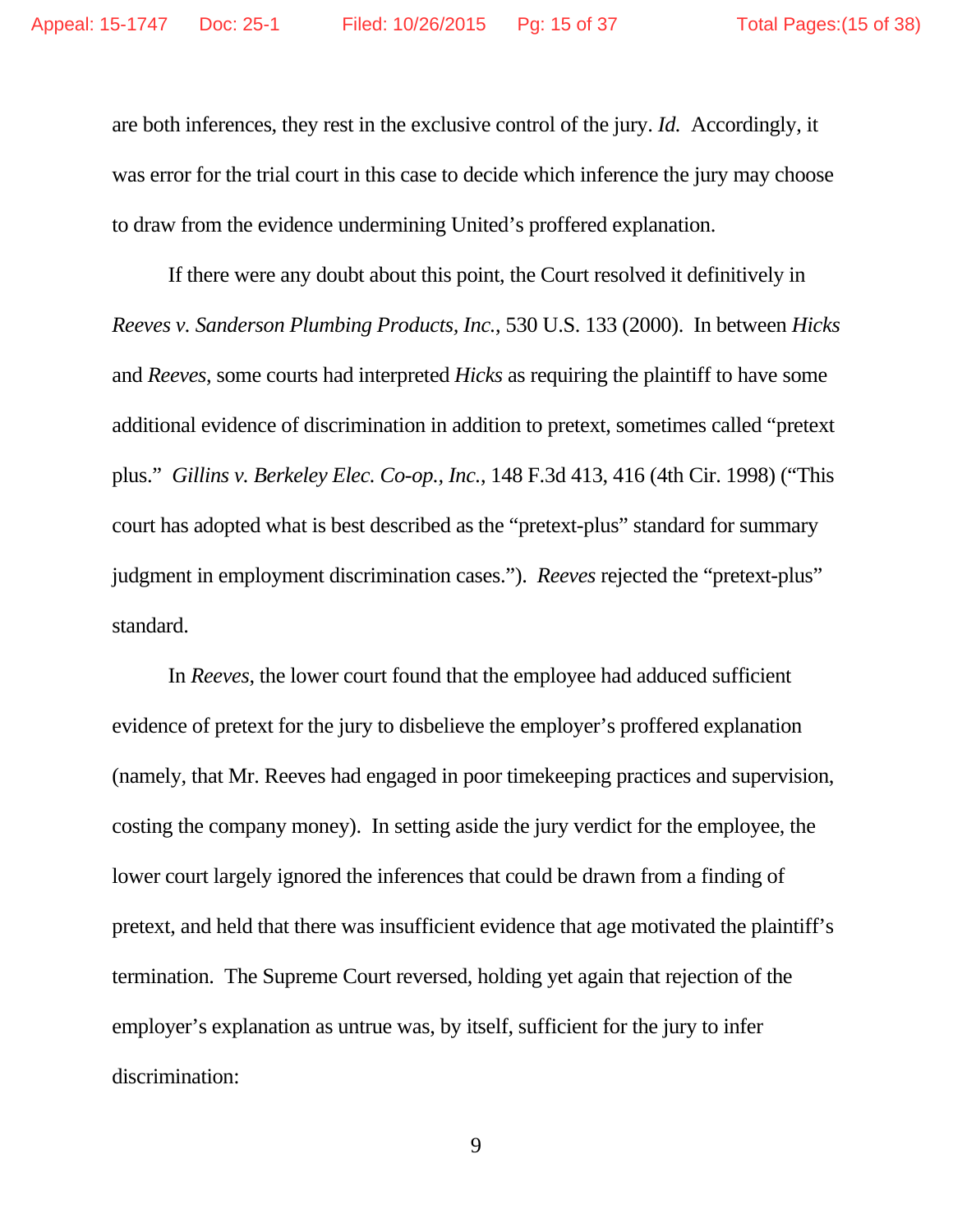[T]he Court of Appeals proceeded from the assumption that a prima facie case of discrimination, combined with sufficient evidence for the trier of fact to disbelieve the defendant's legitimate, nondiscriminatory reason for its decision, is insufficient as a matter of law to sustain a jury's finding of intentional discrimination.

In so reasoning, the Court of Appeals misconceived the evidentiary burden borne by plaintiffs who attempt to prove intentional discrimination through indirect evidence. This much is evident from our decision in *St. Mary's Honor Center*. . . . [¶] In reaching this conclusion, however, we reasoned that it is permissible for the trier of fact to infer the ultimate fact of discrimination from the falsity of the employer's explanation. Specifically, we stated:

"The factfinder's disbelief of the reasons put forward by the defendant (particularly if disbelief is accompanied by a suspicion of mendacity) may, together with the elements of the prima facie case, suffice to show intentional discrimination. Thus, rejection of the defendant's proffered reasons will permit the trier of fact to infer the ultimate fact of intentional discrimination." *Id.*, at 511.

*Id.*, 530 US at 146-147 (emphasis added). Note that the Supreme Court held that the jury's disbelief of the employer's explanation is sufficient to find for the plaintiff with or without a suspicion of mendacity. But deciding whether the employer was mendacious in its proffered explanation is a credibility issue which cannot be determined at the summary judgment stage.

 Employers invariably proffer some legitimate explanation for their actions; one can search in vain for cases where summary judgment was granted against an employer for failing to articulate a legitimate reason. Under *McDonnell Douglas*, the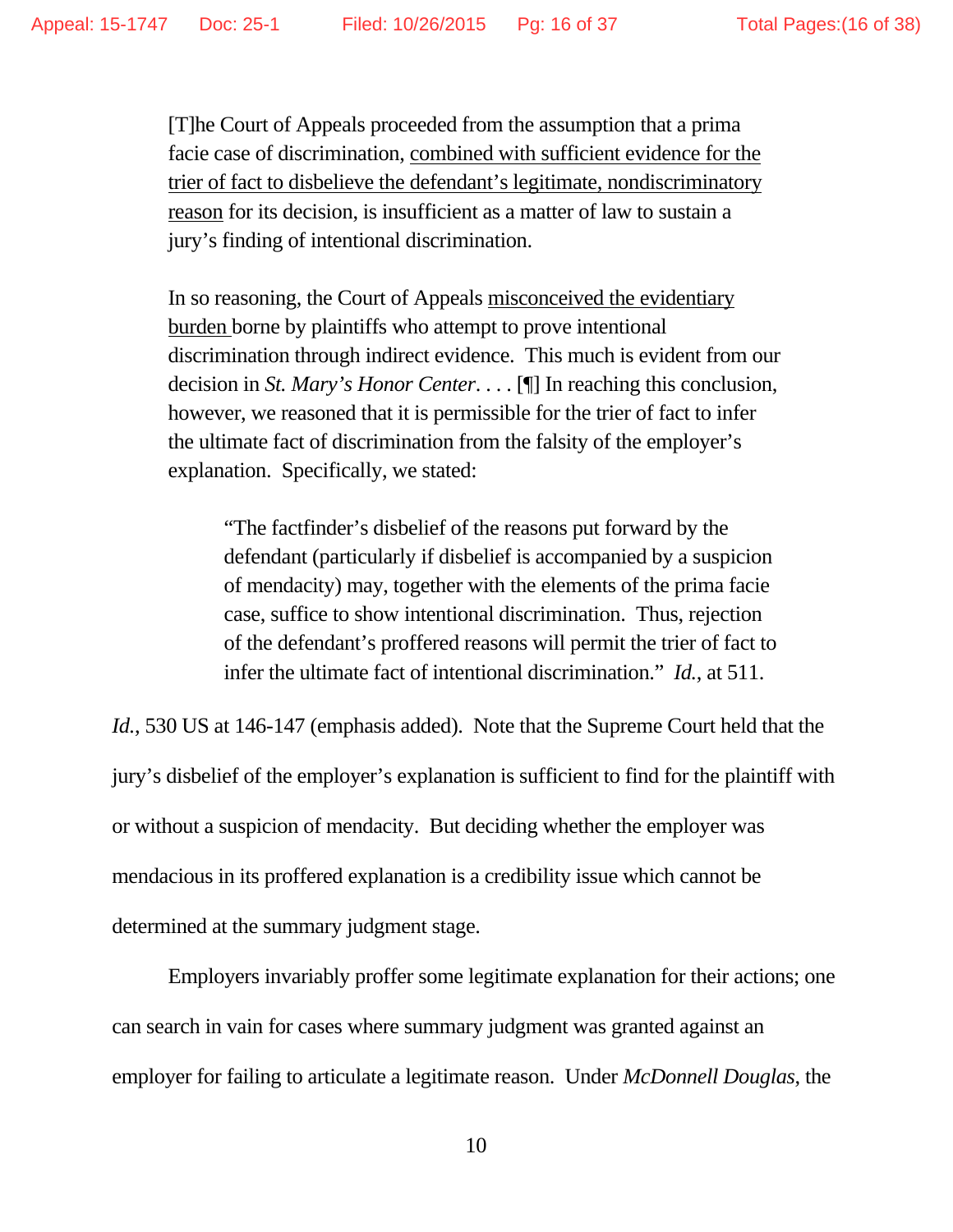employer is required to submit "admissible evidence" of its proffered explanation. *Burdine*, 450 U.S. at 255 ("the defendant must clearly set forth, through the introduction of admissible evidence, the reasons for the plaintiff's rejection"). What that means is that, in every case, one or more defense witnesses have testified under oath, via deposition or affidavit, in support of the employer's proffered explanation. We know that some percentage of those explanations are not true, but determining which witnesses' testimony to believe is not the proper role for a trial court deciding summary judgment. Indeed, it is likely that almost every employer facing evidence of pretext would claim to have an "honest belief" in its original explanation.

 There is no special deference to an interested witness (here, a Human Resources official) testifying as to his own state of mind. As the Supreme Court has explained, even when all other material facts are undisputed, the question of motivation is itself a fact which requires deciding which inference to draw from those facts. *Hunt*, 526 U.S. at 549 ("The District Court nevertheless was only partially correct in stating that the material facts before it were uncontroverted. The legislature's motivation is itself a factual question."). A manager whose actions have been challenged as unlawful is an interested witness, and a jury need not believe his testimony as to what his state of mind was at the time of a decision. The Supreme Court emphasized that testimony of interested witnesses was not entitled to deference in *Reeves*: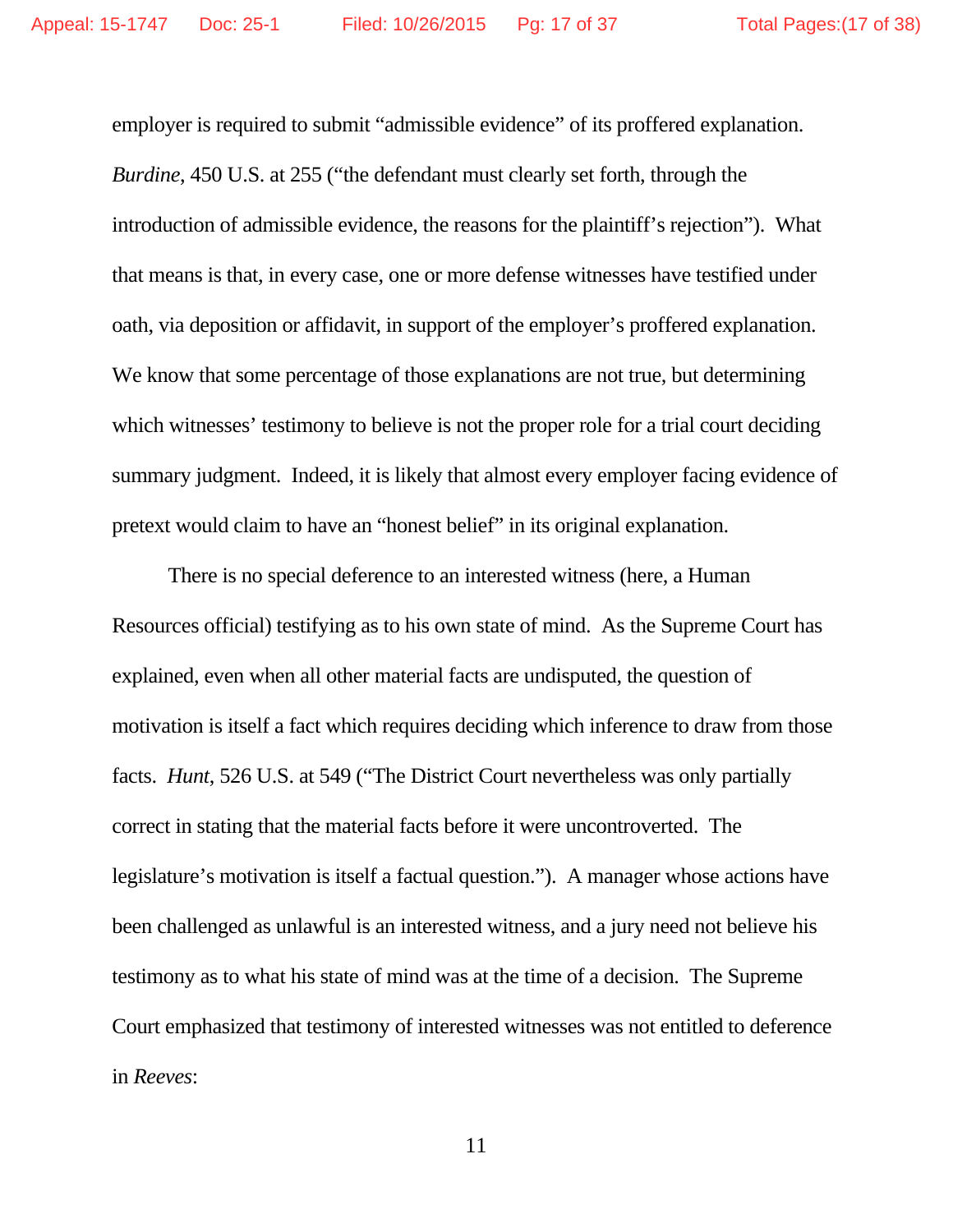[T]he court should review the record as a whole, it *must disregard* all evidence favorable to the moving party that the jury is not required to believe. That is, the court should give credence to the evidence favoring the nonmovant as well as that "evidence supporting the moving party that is uncontradicted and unimpeached, at least to the extent that the evidence comes from *disinterested* witnesses."

*Reeves*, 530 U.S. at 151 (emphasis added and internal citations omitted).

 Consider criminal cases where state of mind is an element and the defendant proclaims his innocence. Courts do not routinely dismiss charges merely because the accused testifies "I did not know there were drugs in that suitcase" or "I did not know that was insider stock information." Yet there is little analytical difference between these examples and a decision maker who protests that his mistake of fact was an innocent one.

## **II. THE FOURTH CIRCUIT HAS NEVER CREATED AN "HONEST BELIEF" DEFENSE AND SHOULD NOT DO SO NOW**

 The Fourth Circuit has never recognized an "honest belief rule" as a distinct entity. Indeed, the district court in this case relied primarily upon out of circuit authority in positing such a defense. Our research has not revealed any cases identifying this as a separate defense in this Court. As noted above, the essence of this defense—mistake of fact—is always available at trial, so as a practical matter, the "honest belief defense" is operative only at the summary judgment stage.

 The district court cited only two cases from this circuit in support of this novel defense. In fact, neither case recognized this defense. The first case, *E.E.O.C. v.*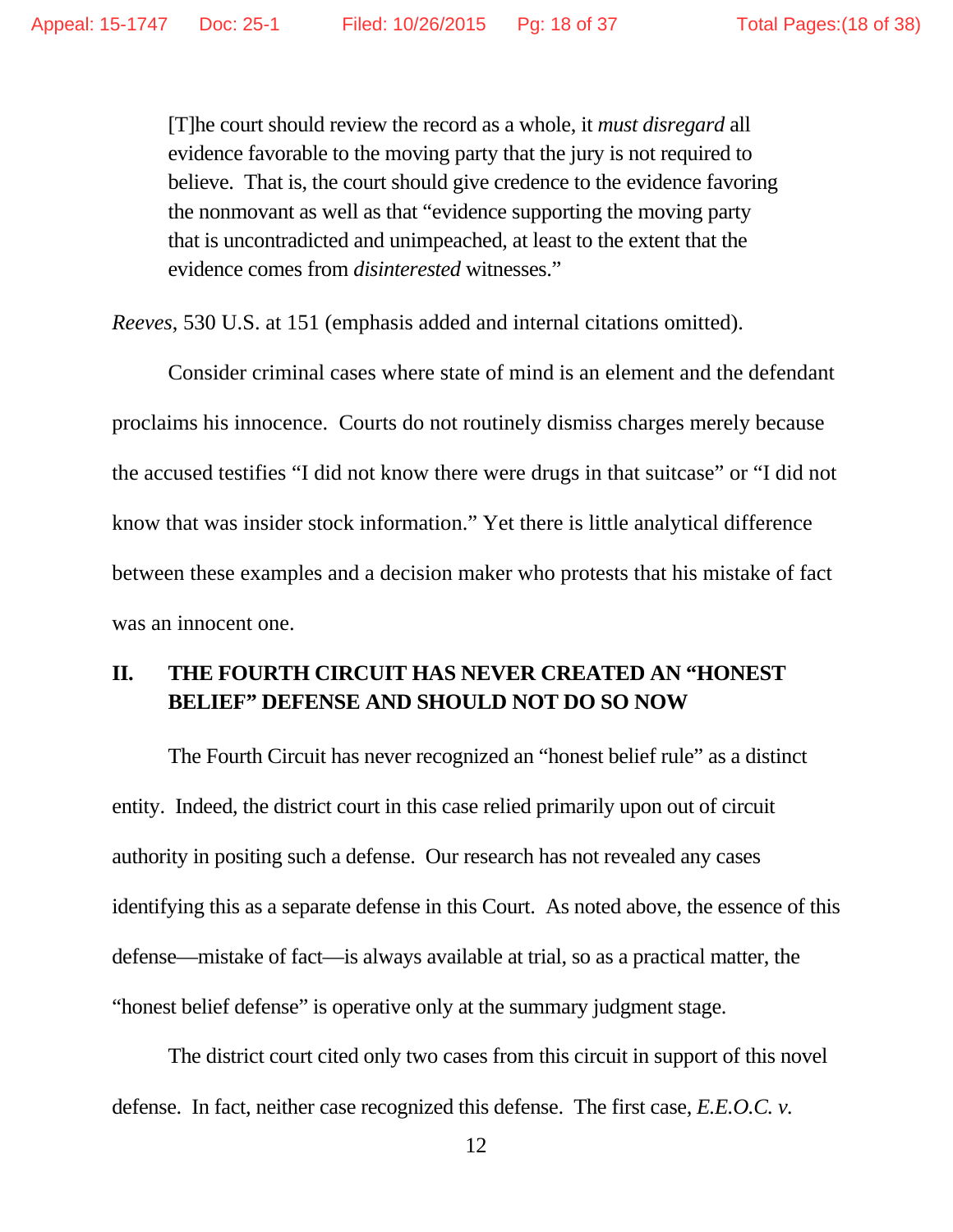*Sears Roebuck & Co.*, 243 F.3d 846 (4th Cir. 2001) actually supports the plaintiff/appellant because this Court reversed the summary judgment granted to the employer based in large part on the evidence contradicting Sears' proffered explanation. *Id.* at 851-55. Instead, the trial court pulled the phrase "honestly believed" largely out of context, as it appears in a discussion of the reasons that the factfinder could reject Sears' proffered explanation as unworthy of belief. *Id.* at 853.

 The second case, *DeJarnette v. Corning Inc.*, 133 F.3d 293 (4th Cir. 1998), comes closer to the mark but still falls short of creating a new defense. More importantly, *DeJarnette* was overruled by *Reeves* (rejected "pretext plus" standard) and also invalidated by *Tolan v. Cotton*, 134 S. Ct. 1861 (2014) (summary judgment not proper if based on crediting one side's witnesses over the other). First, *DeJarnette* used the "pretext plus" interpretation of *Hicks* which the Court invalidated in *Reeves*. *See DeJarnette*, 133 F.3d at 298. Second, *DeJarnette* set aside a jury verdict based on the court's theory that the evaluation of a supervisor could not be contradicted by the testimony of either the plaintiff or her co-workers, *see id.* at 299 (noting that plaintiff's testimony regarding her performance and the testimony of her co-workers was "close to irrelevant"). This preference for giving greater weight to the defense's witnesses and ignoring the contradictory evidence from the plaintiff's witnesses was at the heart of the Supreme Court's recent holding in *Tolan*:

Considered together, these facts lead to the inescapable conclusion that the court below credited the evidence of the party seeking summary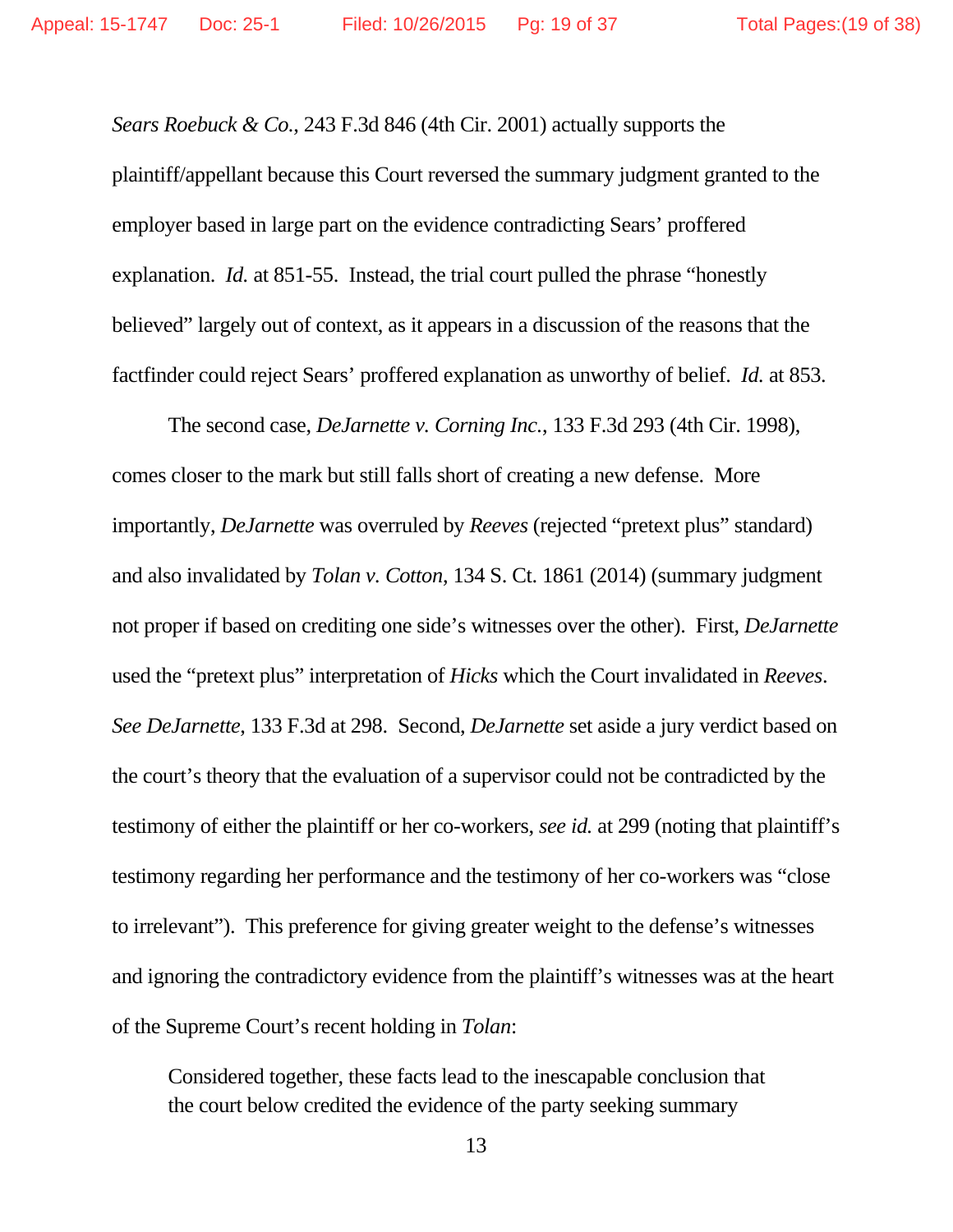judgment and failed properly to acknowledge key evidence offered by the party opposing that motion.  $\[\cdot\]$  The witnesses on both sides come to this case with their own perceptions, recollections, and even potential biases. It is in part for that reason that genuine disputes are generally resolved by juries in our adversarial system.

*Tolan*, 134 S. Ct. at 1867-68.

 This Court recently applied *Tolan* to reverse a summary judgment decision in a discrimination case. In *Jacobs v. N.C. Administrative Office of the Courts*, 780 F.3d 562 (4th Cir. 2015), the holding of this Court could be applied with equal force to the case at bar:

Strikingly, both of the district court's key factual findings — that Jacobs was not disabled and that Tucker did not learn of Jacobs's accommodation request prior to terminating her — rest on factual inferences contrary to Jacobs's competent evidence. The district court thus improperly resolved factual issues at the summary judgment stage, in contravention of well-settled law.

*Id.* at 569. The district court in this case committed similar errors as the trial court in *Jacobs*.

 There are two competing stories in Appellant Sharif's case. In the employer's version, Mr. Sharif had twice taken FMLA leave near vacation and the employer suspected that Sharif was gaming the system with fraudulent use of FMLA leave. The employer did not investigate the 2013 incident, so on this record, a jury could infer that Sharif did nothing improper in 2013, leaving the allegation of misconduct to rest on the 2014 incident. In the employee's version, Mr. Sharif suffered a panic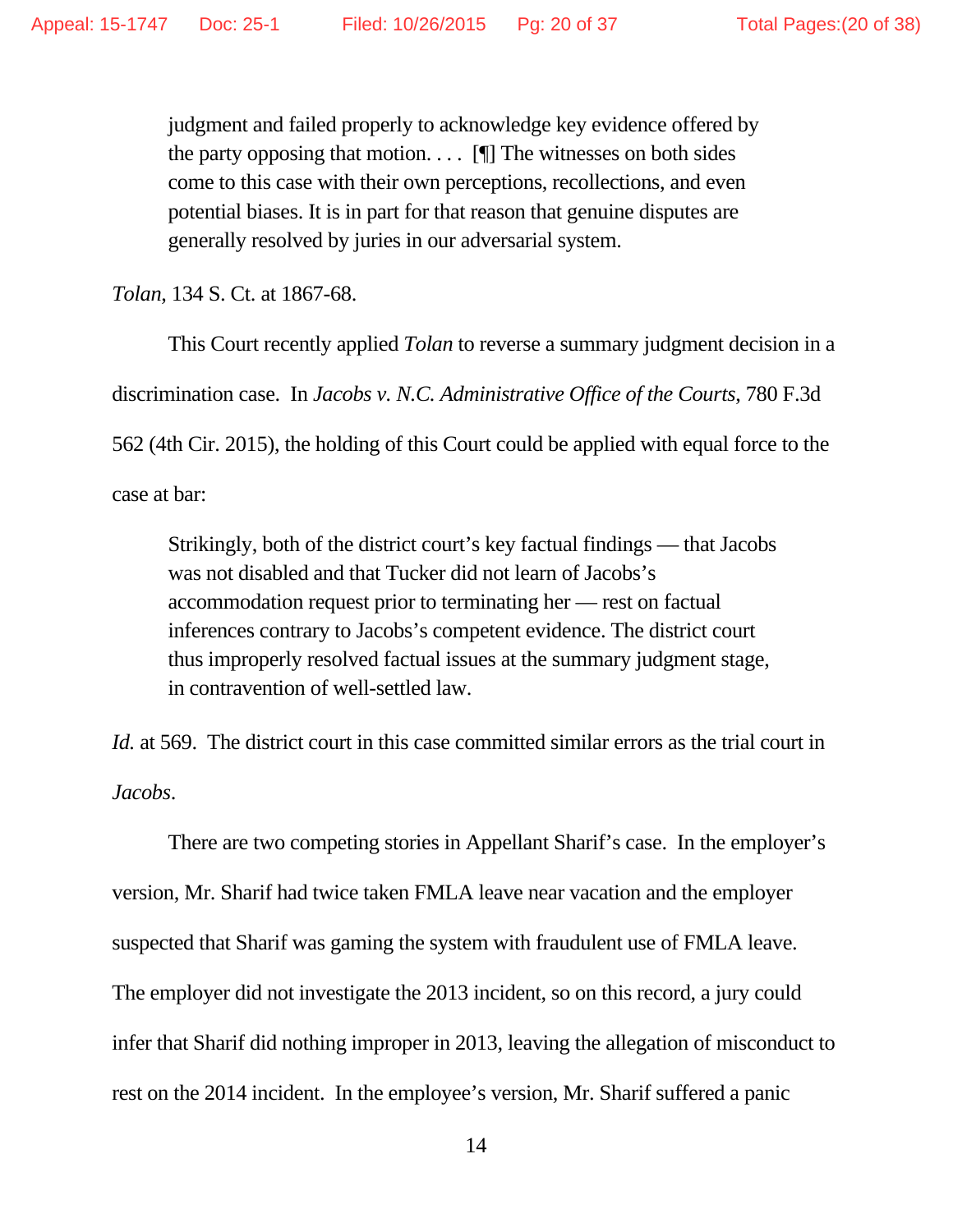$\overline{a}$ 

attack when it appeared that he would not make it back in time from South Africa for his next scheduled shift. Mem. Op. at 3. There was some evidence to support both stories, which makes this a case for the jury to sort out, as in *Tolan* and *Jacobs*. 1

 At bottom, depending on which inferences the jury draws, Sharif was either misusing his leave or panicking about not getting a flight home in time. Similarly, United's superficial investigation and violation of due process protections was either unimportant or an employer going through the motions to reach a predetermined outcome based on hostility to FMLA users. Inferences could be drawn in either

<sup>&</sup>lt;sup>1</sup> In fact, there was considerably less evidence than met the eye, as the employer's allegation of fraud rests primarily on three supports: (1) the email from Suzanne Hasser noting that Mr. Sharif had twice used FMLA leave adjacent to his vacation, (2) Mr. Sharif had tried to trade the work shift at issue, and (3) that Mr. Sharif got flustered and misspoke when confronted in an investigatory examination. Item 3 does not help United because a jury could interpret the investigation by Kenneth Martin as intended to trigger an anxiety reaction because Martin was aware of Sharif's reason for being on approved intermittent leave, especially in light of United's violation of procedures that were designed to give Sharif advanced notice and an opportunity to consult with the union representative ahead of time. Viewed superficially, Item 1 seems suspicious because of the convenient timing, but Sharif was approved to take off an entire week (five work days) each month simply by calling in with his case number. So an alternate view is to ask "what are the odds that one of Sharif's frequent panic attacks might occur during the half month he was out on vacation?" This is a very different question. Hasser's email is reminiscent of a *Dilbert* cartoon where the malicious secretary points out to the pointy-haired boss that "40% of all sick days taken by your staff are Fridays and Mondays!"

<sup>(</sup>http://dilbert.com/strip/1996-04-17; see also http://dilbert.com/strip/1996-04-18, last visited Oct. 25, 2015). The joke is, of course, that a random use of sick days would mean that about 20% of all sick days would fall on each day of the workweek, so there is nothing suspicious about that 40% figure. So the mere coincidence that Sharif's panic attacks sometimes adjoined vacation is a slender reed upon which to bypass a normal investigation.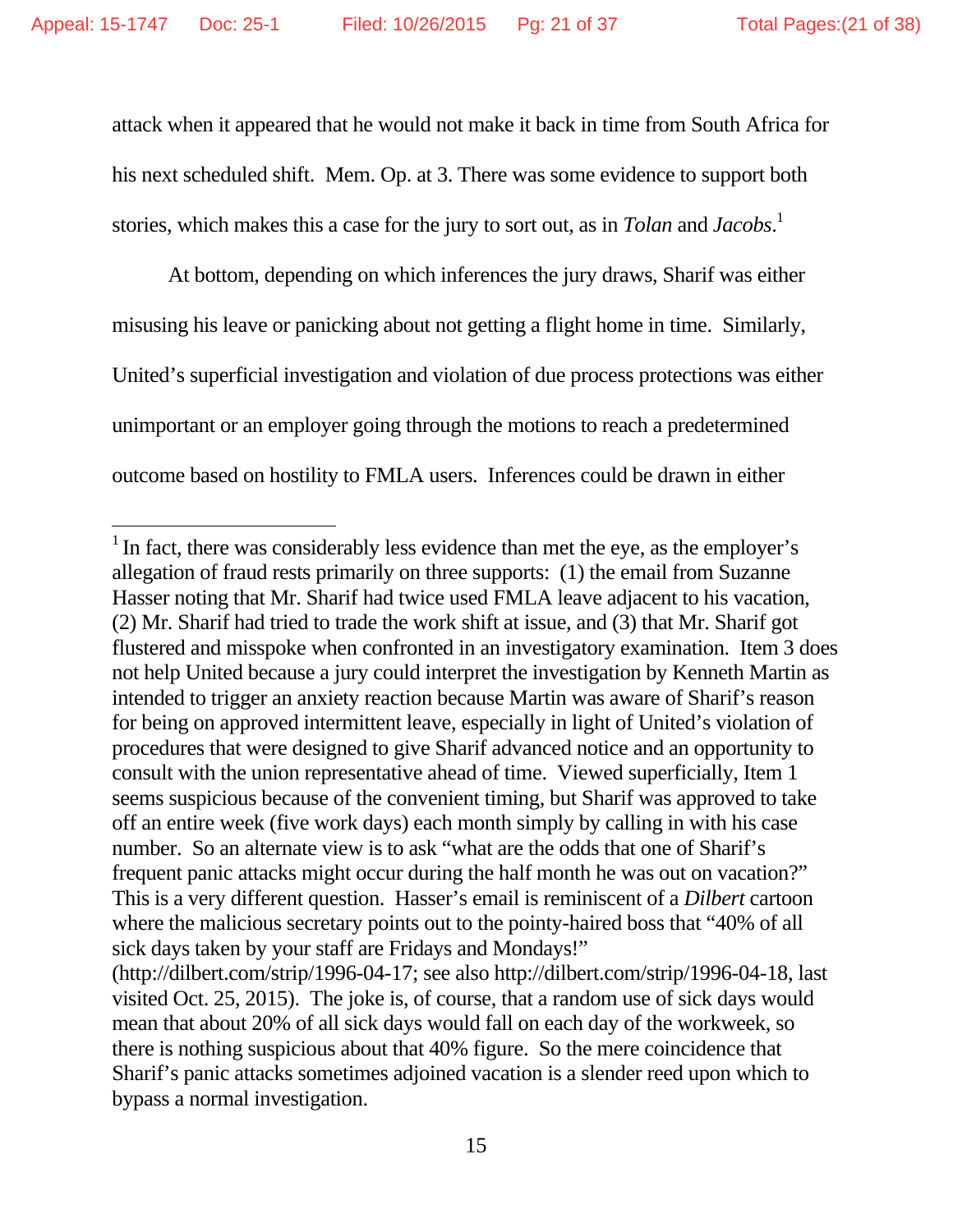direction. The trial court erred in drawing inferences only in favor of United, directly

at odds with the law that *all* inferences must be drawn in favor of the non-movant.

*See Anderson v. Liberty Lobby, Inc.*, 477 U.S. 242, 255 (1986).

## **III. THIS COURT SHOULD NOT ADOPT AN "HONEST BELIEF" DEFENSE**

The so-called "honest belief rule" violates Rule 56 as well as controlling

Supreme Court authority. The court below cited *Seeger v. Cincinnati Bell Tel. Co.,* 

*LLC*, 681 F.3d 274, 285-86 (6th Cir. 2012) for its definition of the defense. That case

explains the approach as follows:

The ground rules for application of the honest belief rule are clear. A plaintiff is required to show "more than a dispute over the facts upon which the discharge was based." *Braithwaite v. Timken Co.,* 258 F.3d 488, 493–94 (6th Cir. 2001). We have not required that the employer's decision-making process under scrutiny "be optimal or that it left no stone unturned. Rather, the key inquiry is whether the employer made a reasonably informed and considered decision before taking an adverse employment action." *Smith v. Chrysler Corp.*, 155 F.3d 799, 807 (6th Cir. 1998). Furthermore, "the falsity of [a] [d]efendant's reason for terminating [a] plaintiff cannot establish pretext as a matter of law" under the honest belief rule. *Joostberns,* 166 Fed. Appx. at 794 (footnote omitted). As long as the employer held an honest belief in its proffered reason, "the employee cannot establish pretext even if the employer's reason is ultimately found to be mistaken, foolish, trivial, or baseless." *Smith,* 155 F.3d at 806; *see also Majewski v. Automatic Data Processing, Inc.,* 274 F.3d 1106, 1117 (6th Cir. 2001).

*Seeger*, 681 F.3d at 285-86. This explanation has three propositions, and every one

of those three propositions is a wrong statement of the law.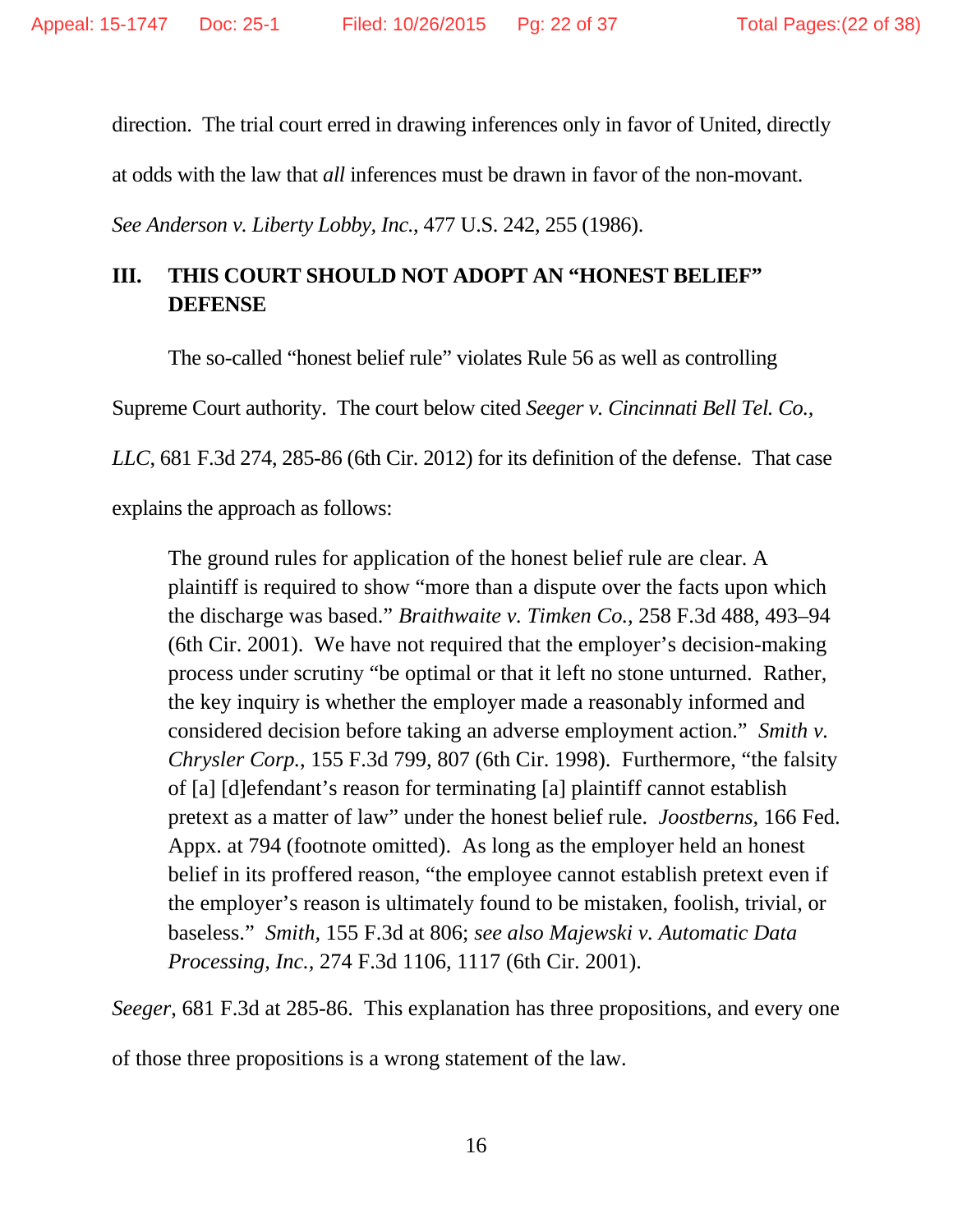1. "A plaintiff is required to show 'more than a dispute over the facts upon which the discharge was based." As shown above, the Supreme Court held in *Hicks* and repeated in *Reeves* that evidence sufficient for the jury to reject the employer's explanation is sufficient to sustain a verdict, and therefore deny summary judgment. If there is a dispute of material facts which, if resolved in favor of the non-moving party, discredits the employer's explanation, then summary judgment should be denied. An employer whose proffered reason is discredited does not get a second bite at the apple.

 2. "The key inquiry is whether the employer made a reasonably informed and considered decision before taking an adverse employment action." This proposition is wrong, and was rejected by the Supreme Court in an employment case where the employer asserted that it should be protected from liability where an independent decision maker conducted an independent investigation. The Court rejected this notion in *Staub v. Proctor Hosp.*, 562 U.S. 411, 421 (2011) ("We are aware of no principle in tort or agency law under which an employer's mere conduct of an independent investigation has a claim-preclusive effect. Nor do we think the independent investigation somehow relieves the employer of 'fault.'"). Indeed, Suzanne Hasser's email insinuating that Sharif had misused FMLA leave sets the chain of events in motion, and is analogous to the accusations in *Staub* by the biased supervisor which triggered the purported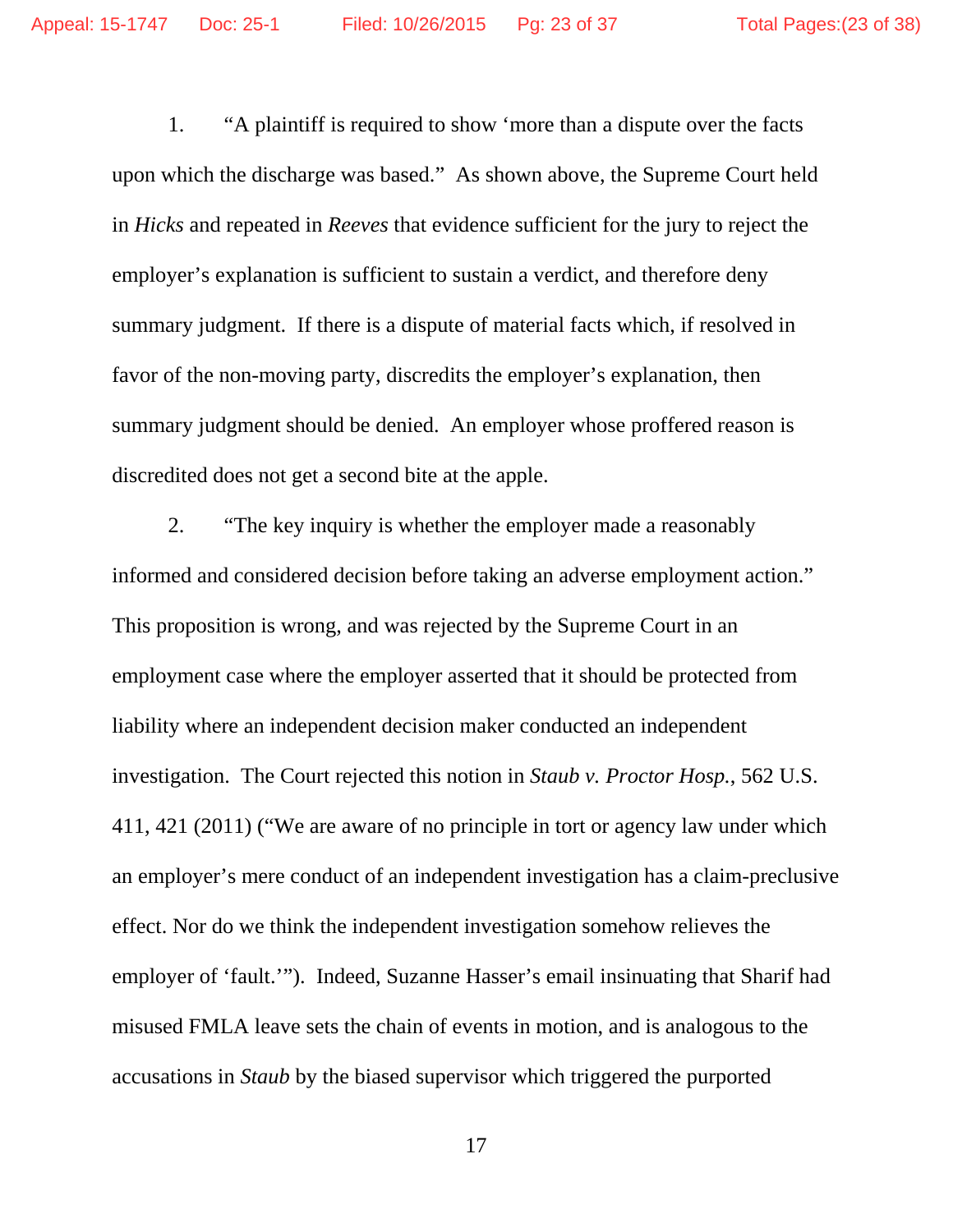independent investigation. As in *Staub*, the fact that the employer purported to conduct a neutral investigation does not create immunity.

 Even if this proposition were correct—and it is not—there is evidence on this record from which a jury could reasonably find that United did not make a reasonably informed decision. Among other deficiencies, a jury could find that United did not investigate Sharif's 2013 use of leave, United did not investigate Sharif's medical condition on March 30, 2014, and United did not consider other explanations for Sharif's demeanor and misstatement at the investigation meeting. Accordingly, even under the Sixth Circuit's explanation, Sharif had sufficient evidence for a jury to find that the employer did not act reasonably.

 3. "The falsity of [a] [d]efendant's reason for terminating [a] plaintiff cannot establish pretext as a matter of law' under the honest belief rule." This statement is the crux of the Sixth Circuit's honest belief approach. It is absolutely wrong. The falsity of the defendant's explanation *permits but does not compel* an inference in favor of the employee on the ultimate issue. This statement by the Sixth Circuit violates *Hicks*, *Reeves*, *Tolan*, *Jacobs* and Rule 56, not to mention *Liberty Lobby*. 477 U.S at 255 ("Credibility determinations, the weighing of the evidence, and the drawing of legitimate inferences from the facts are jury functions, not those of a judge, whether he is ruling on a motion for summary judgment or for a directed verdict. The evidence of the non-movant is to be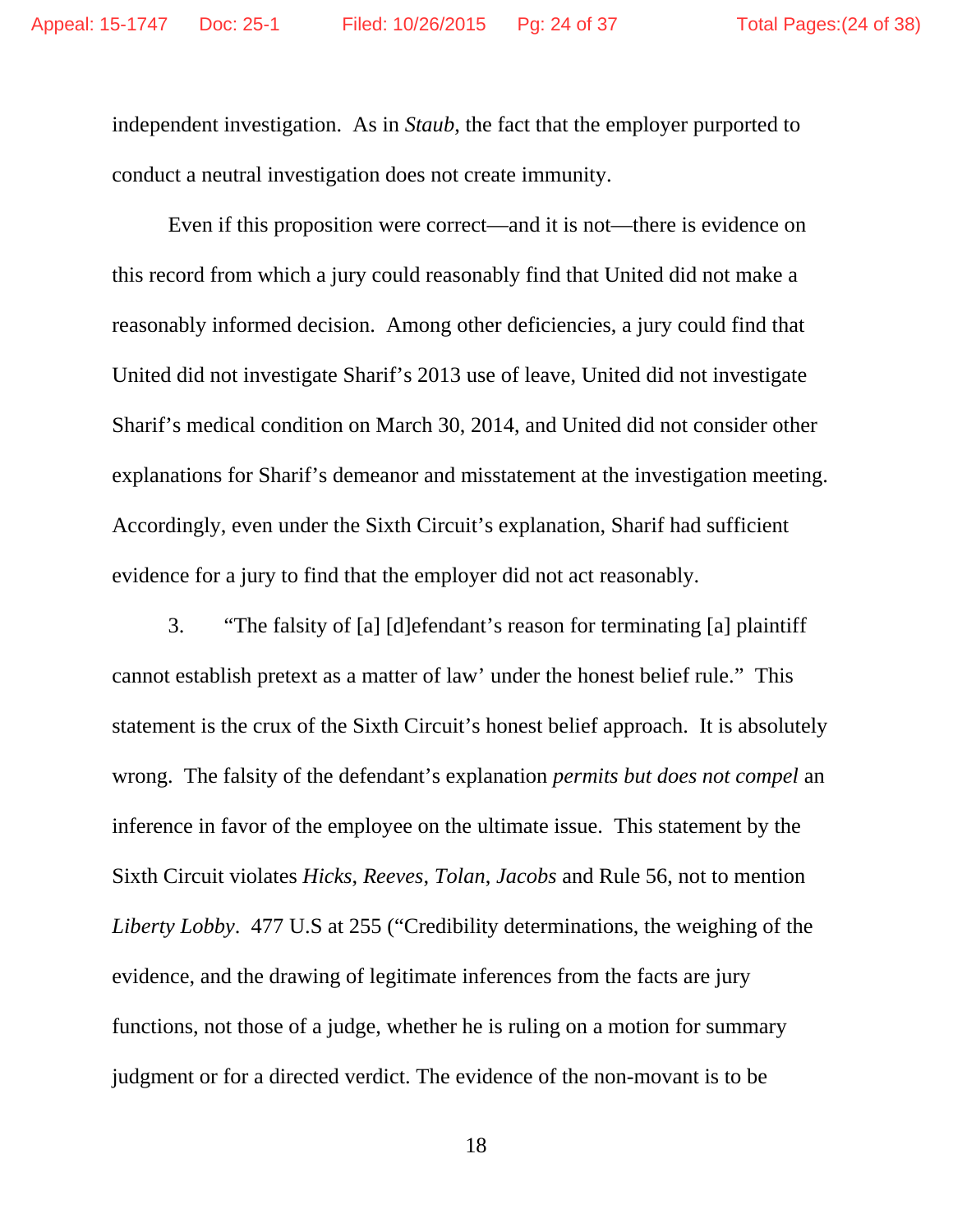believed, and all justifiable inferences are to be drawn in his favor."); *see also Adickes v. S.H. Kress*, 398 U.S. 144, 176 (1970) (Black, J., concurring) ("The advantages of trial before a live jury with live witnesses, and all the possibilities of considering the human factors, should not be eliminated by substituting trial by affidavit and the sterile bareness of summary judgment.").

 This Circuit should not follow any sister circuit into error. Whether an employer acted out of unlawful motive or good faith error is for the jury to decide. If a jury can reject the employer's proffered explanation, the jury is permitted to infer unlawful conduct. That is sufficient to deny summary judgment.

## **IV. FALSITY AND PRETEXT ARE NOT ALWAYS THE SAME THING**

 An employer's explanation may be true and still be a pretext for discrimination or retaliation. This is also a jury question. Consider the following example:

Jane Smith files a complaint of sexual harassment against her supervisor John Doe on Monday. On Thursday (three days later), John Doe sees Jane Smith arrive at her desk 10 minutes after the normal starting time. Doe tells Smith "you're 10 minutes late, so you're fired."

In this simple example, it may be accurate that Jane Doe was 10 minutes late to work, yet that does not mean that tardiness must be the "true" reason as a matter of law. It is possible that a jury would find that the penalty is out of proportion to the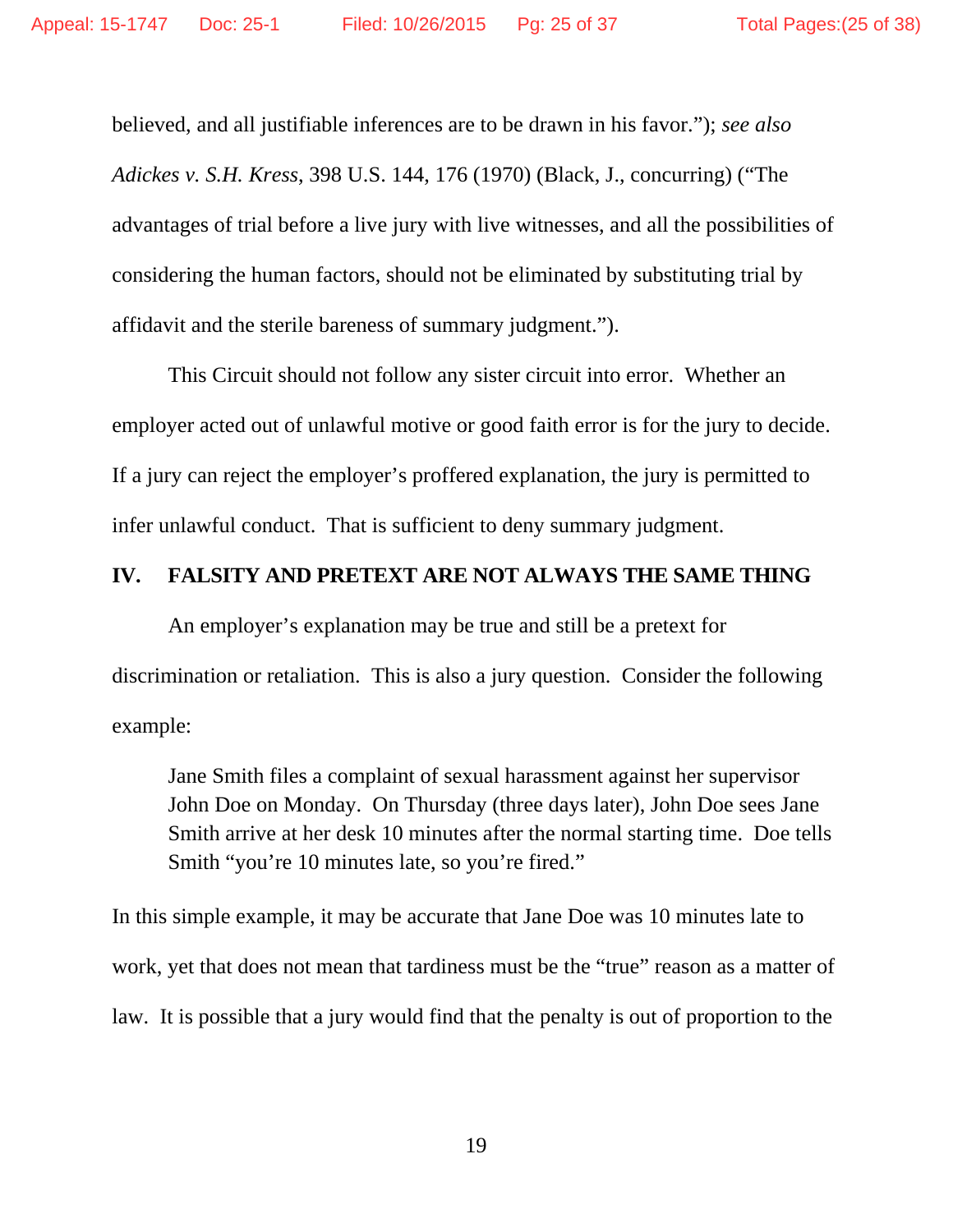$\overline{a}$ 

offense, particularly if there is evidence that other situations were not dealt with as harshly. $^{2}$ 

 This analysis could fit the case at bar. On this record, Sharif would have been subject to lesser penalties had he not called his office at all but simply failed to show up for work unannounced. JA 580- 581, 836 ("no call, no show" is not a firing offense). In this respect, Sharif being fired for a single missed shift could be viewed as Jane Smith being tardy by 10 minutes, *i.e.*, insufficient to justify the penalty of termination. United remains free to argue that it "honestly believed" that Sharif gamed the system and attempted to shield his absence from even a mild penalty by fraudulently designating his missed shift as FMLA leave. A jury could so find. On the other hand, the jury could find that Sharif properly complied with his FMLA call-in requirements, and that if United considered the leave to be improper, the penalty should not be substantially worse than it would impose on an employee who completely fails to call his office before missing a shift, so-called "no call, no show." JA 836. This permits a reasonable inference that United's harsher treatment of Sharif reflects hostility to his intermittent FMLA leave, and not simply to the fact that he missed a shift. With competing inferences to be drawn from the same facts, summary judgment was improper.

<sup>&</sup>lt;sup>2</sup> Moreover, whether or not the supervisor "honestly believed" Ms. Doe to be late does not change the calculus.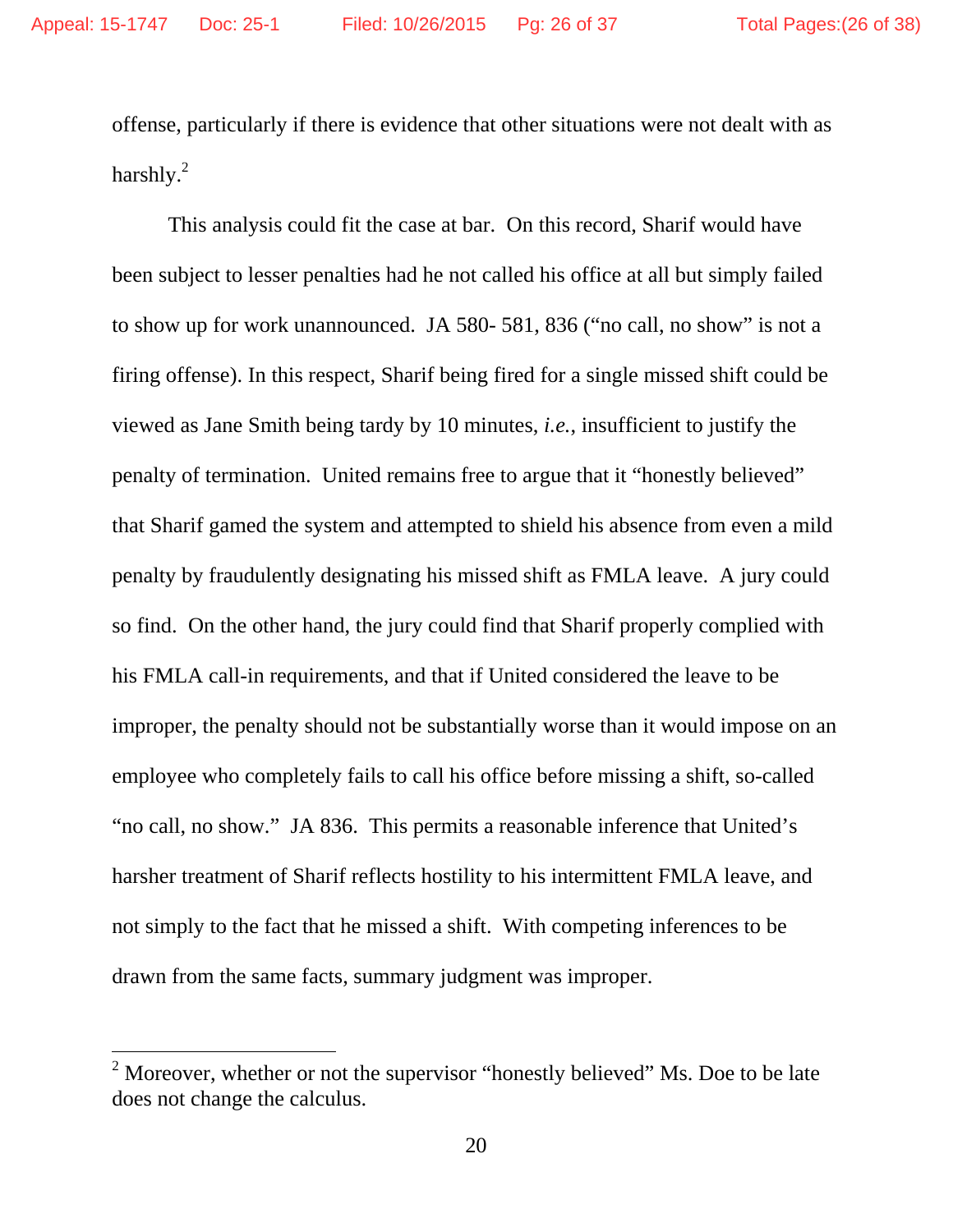### **V. "SINCERITY" IS DIFFERENT THAN NON-DISCRIMINATORY**

 A bigoted supervisor may well be sincere in believing that men are better workers than women, or that white employees are preferable to black ones. Civil rights laws would be hollowed out if a decision maker could choose a substantially inferior candidate based on unlawful discrimination but then be relieved of liability because he testified that he "honestly believed" the minority candidate was less qualified than the selectee.

 Far from dispelling unlawful motives, an "honest belief" in the rightness of one's management decisions could co-exist quite easily with prejudice, stereotyping and bigotry. Consider Archie Bunker, the fictional bigot from TV's *All in the Family*, forced to decide between hiring a white candidate and a minority one. One can easily imagine how sincere Bunker would be in finding the minority candidate less qualified, yet Bunker's honest belief that he chose the better candidate is hardly a guarantee that the decision was race neutral.

 Similarly, the record below permits an inference that both Hasser and Martin were quick to view minimal facts in the light most harshly to Sharif. Hasser pointed out that he had used FMLA leave adjacent to a vacation twice, and Martin violated normal procedures in what could be viewed as a rush to judgment. Even if Hasser and Martin sincerely suspected Sharif of fraud, that very "sincerity" may flow from an honest hostility to, and distrust of, those employees who can self-designate FMLA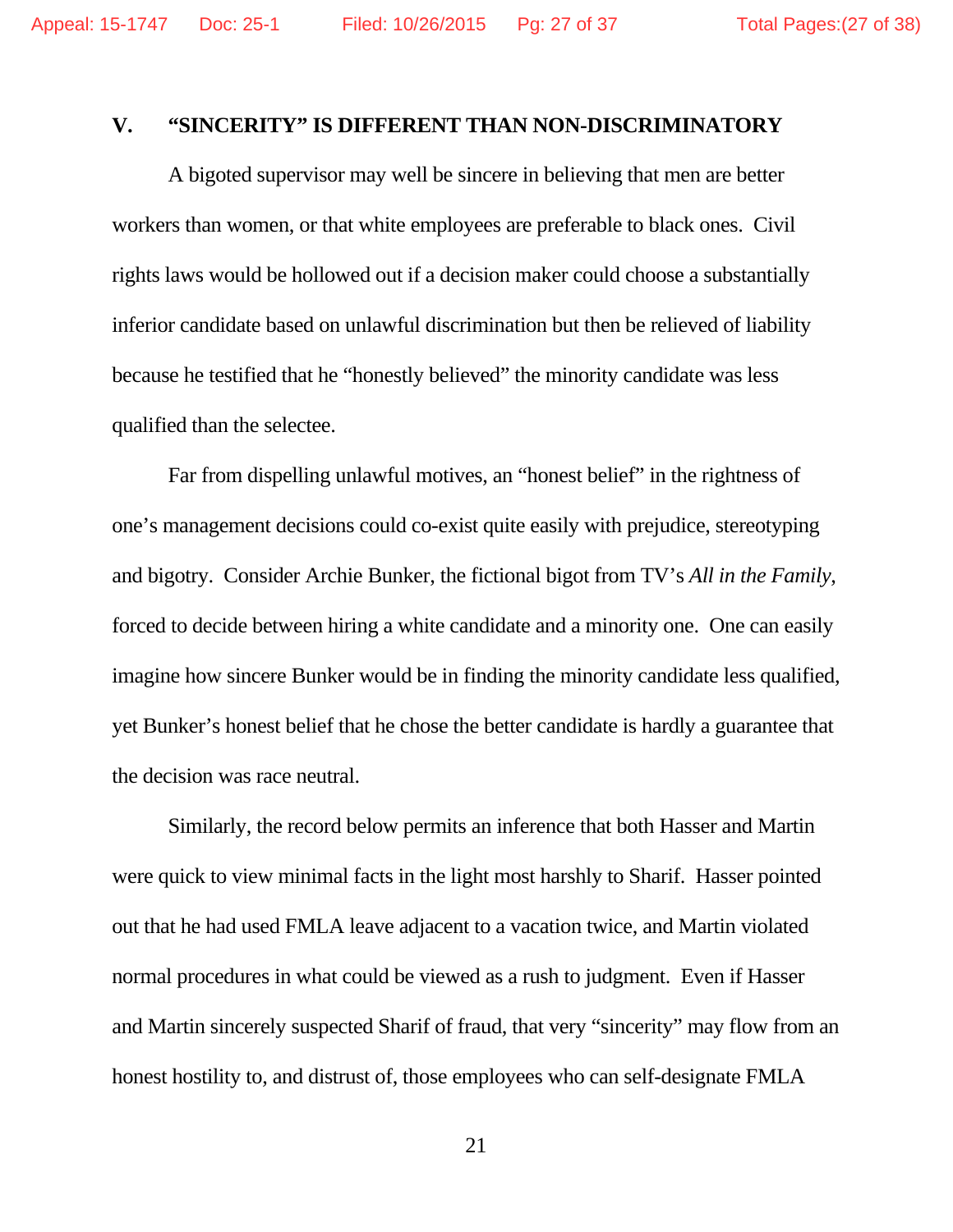leave whenever they want. It would be interesting to know, for example, whether Hasser ever wrote an email about an employee who took sick leave adjoining a vacation, and if so, how the employer responded. It is plausible that some employees fraudulently use sick days to extend their vacation, but it is also conceivable that employees sometimes get sick while on vacation. Again, there are competing inferences to be drawn, so summary judgment was improper.

## **VI. AN EMPLOYER THAT TAKES ADVERSE ACTION AGAINST AN EMPLOYEE BECAUSE IT MISTAKENLY BELIEVES HE WRONGFULLY TOOK FMLA LEAVE HAS VIOLATED THE FMLA**

The purpose of the FMLA is to give employees the right to take necessary medical leave without jeopardizing their employment. 29 U.S.C. § 2601. While this protection is contingent upon the employee complying with certain requirements, it is *not* contingent on the employer's belief that such leave is required. That is, FMLA leave is an entitlement, and an employer's mistaken belief that the employee does not qualify cannot defeat the legal rights conferred by statute. Indeed, the FMLA would not have been necessary if there was not widespread resistance or even hostility to employees taking family or medical leave.

On this record, the jury could find that Sharif was actually on approved FMLA leave in March 2014. At the time, United had approved Sharif for up to 5 days per month of self-designated FMLA leave. All that Sharif had to do to take FMLA leave was to call his employer, provide the dates of absence and his FMLA case number.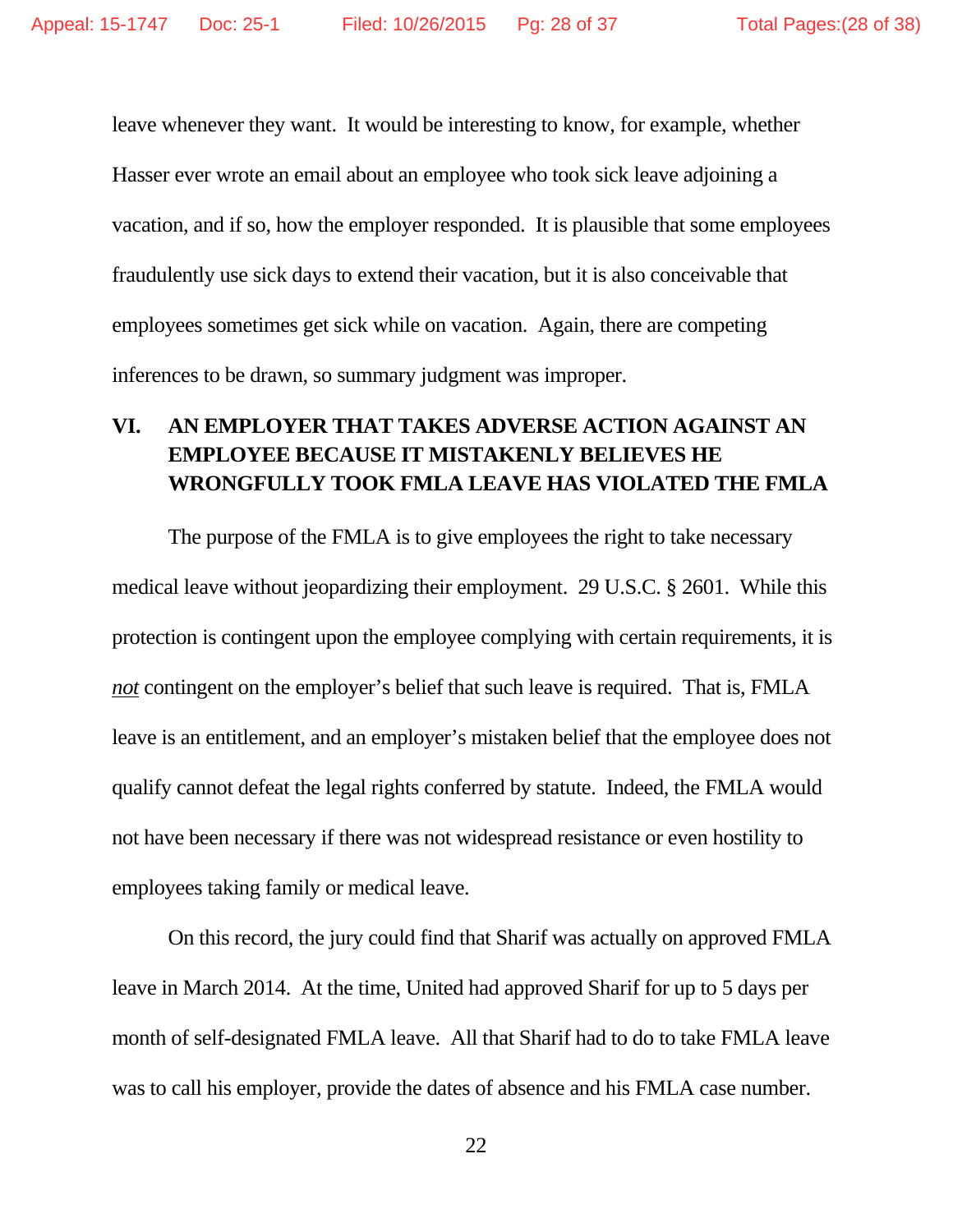Mem. Op. at 2. A jury could find that Sharif did this. United now contends that Sharif's use of FMLA leave in March 2014 was not medically justified but was merely a fraudulent attempt to extend his vacation. A jury could find on this record that Sharif was having a panic attack when he called to designate his FMLA leave. The question is whether Sharif's statutory entitlement to FMLA leave can be lost based on United's mistake of facts. And on this record, United did not even investigate Sharif's medical condition on the day in question.

Amici submit that the FMLA creates an entitlement that is *not* contingent upon the employer's subjective beliefs about the propriety of the leave; whether an employer believes an activity is protected is not relevant to whether the law actually protects that activity.

The FMLA protects an employee's right to request and take FMLA leave, and prohibits an employer from taking an adverse action because its employee exercised, or attempted to exercise, those rights. 29 C.F.R. § 825.220(a), (c). Put another way, the FMLA prohibits an employer from taking any adverse action that it would not have taken but for its employee taking FMLA leave. *Cf.* 29 C.F.R. § 825.216(a); *Yashenko v. Harrah's N.C. Casino Co.*, 446 F.3d 541, 549 (4th Cir. 2006) (stating that, unless an employer would have terminated an employee regardless of his FMLA leave, the employer must reinstate him once the leave is over).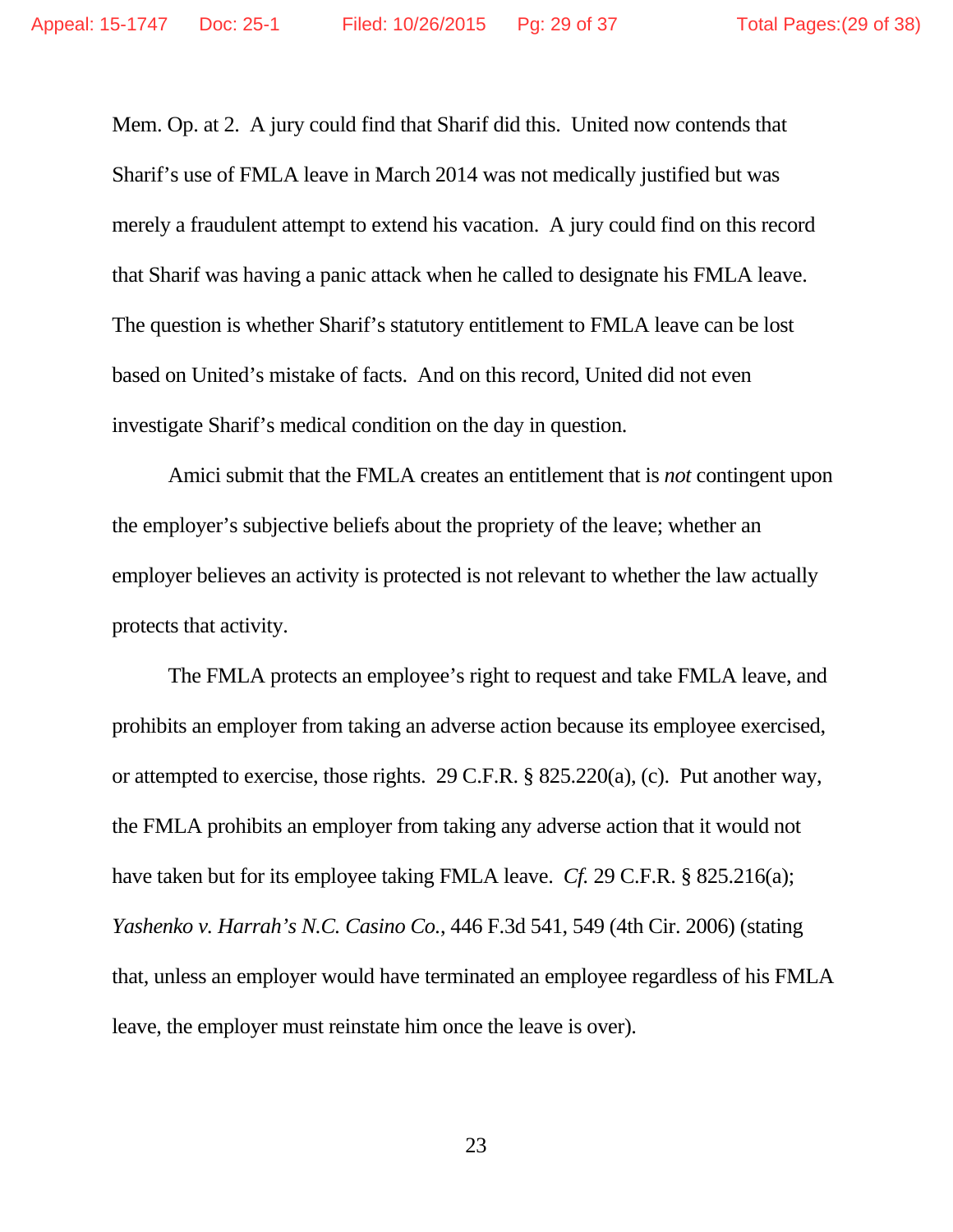This Court has held that all claims of retaliation under the FMLA are covered under 29 U.S.C. § 2615(a)(2). *Yashenko*, 446 F.3d at 546. These claims concern whether an employer took an adverse action against an employee *for* exercising his FMLA rights, and this Court has found that such claims require evidence of an intent to discriminate, either direct or under the *McDonnell Douglas* burden-shifting framework. *Laing v. Federal Exp. Corp.*, 703 F. 3d 713, 717 (4th Cir. 2013). On the other hand, there is no need to show retaliatory intent for an "interference" claim under § 2615(a)(1). *Wolverine World Wide, Inc.*, 535 U.S. 81, 89 (2002); *Ainsworth v. Loudoun County School Bd.*, 851 F. Supp. 2d 963, 977 (E.D. Va. 2012).

The case at bar demonstrates the problem with this distinction and its differing proof requirements. United's mistake cannot obliterate an employee's statutory rights. Either Sharif met all the requirements for FMLA leave, or he did not. To add another layer that permits an employer's mistaken belief to trump statutory rights is to transform the law from a guarantee to a suggestion.

Amici respectfully submit that requiring a showing of retaliatory intent for all FMLA retaliation claims is therefore improper, as such a rule ignores circumstances where an employer takes an adverse action against an employee *because* he exercised his FMLA rights, but not necessarily with an explicitly retaliatory intent. Indeed, the FMLA specifically anticipates such an occurrence: "The Act's prohibition against *interference* prohibits an employer from discriminating or retaliating against an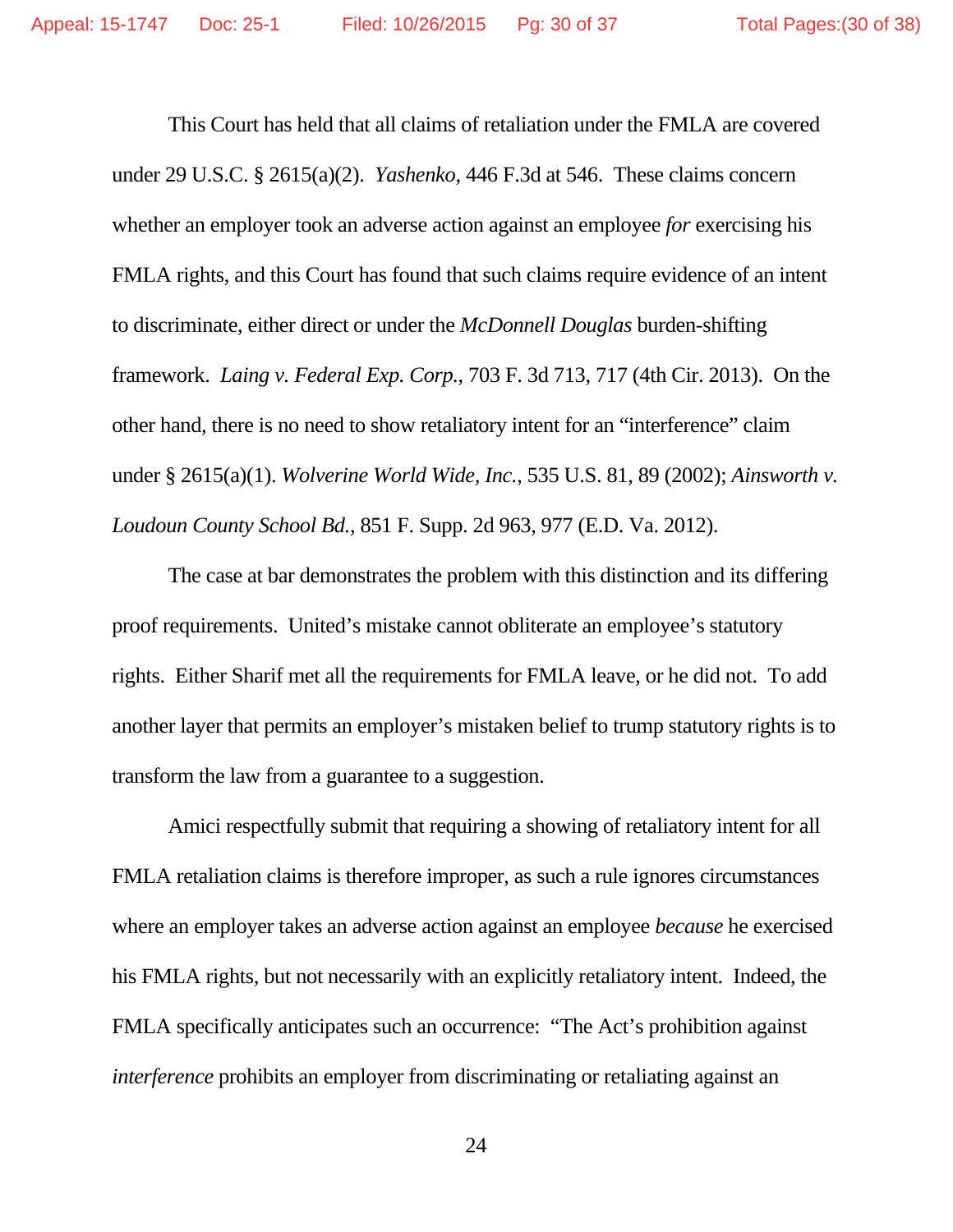employee or prospective employee for having exercised or attempted to exercise FMLA rights." 29 C.F.R. § 825.220(c) (emphasis added).

In particular, if an employee engages in protected activity and his employer disciplines him for a reason so related to this activity that, but for the activity the discipline would not have occurred, then the discipline and protected activity are so inextricably connected "that they cannot be considered independently." *Womack v. Munson*, 619 F. 2d 1292, 1297 (8th Cir. 1980). For this reason, where an employer takes an adverse action solely because it believes its employee engaged in misconduct in the course of exercising his FMLA rights, and that belief is mistaken, then the employer has taken adverse action *because* its employee legitimately exercised his FMLA rights.

This situation is analogous to the situation in *Forman v. Small*, 271 F.3d 285 (D.C. Cir. 2001). There, the plaintiff was denied promotion for reasons he alleged were discriminatory, and he filed an EEOC charge. While that charge was being litigated, he was again up for a similar promotion. One of the Assistant Secretaries (Hoffman) who had previously supported Dr. Forman's promotion that was being litigated chose not to act on Dr. Forman's subsequent promotion package because he believed that the EEOC litigation would decide whether or not Dr. Forman was entitled to promotion. The district court granted summary judgment to the employer, but the Court of Appeals reversed, noting that even though Hoffman supported Dr.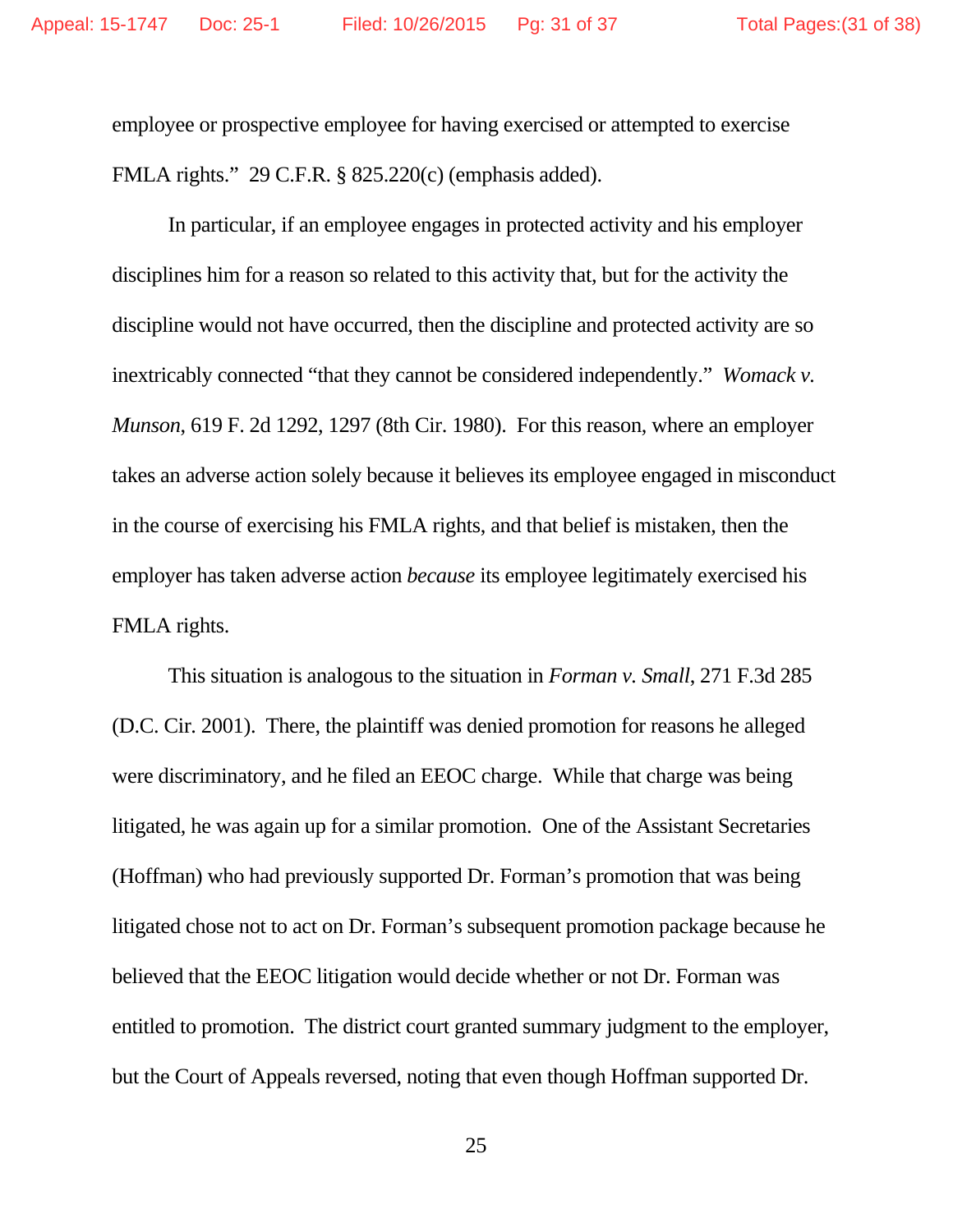Forman's promotion, his actions in not processing the subsequent promotion package

could be viewed as unlawful retaliation. The Court explained:

It is true that Hoffman supported Dr. Forman's promotion. And it may be true that his failure to forward the complaint to the Secretary was in good faith. But motive, in the sense of malice, is not required for liability under the ADEA. . . . "[A]n employer may offer a legitimate nondiscriminatory reason for taking an adverse action against an employee who has engaged in protected activity.... However, the employer may not proffer a good faith reason for taking retaliatory action." *EEOC v. Bd. of Governors of State Colls. & Univs.*, 957 F.2d 424, 427–28 (7th Cir. 1992); *see also Hazen Paper*, 507 U.S. at 616, 113 S. Ct. 1701; *Trans World Airlines*, 469 U.S. at 126 & n.19, 105 S. Ct. 613. Unlawful motive, not malicious motive, is all that Dr. Forman had to show. Consequently, even if Hoffman acted in good faith in failing to forward Dr. Forman's complaint to the Secretary, he nonetheless would violate the ADEA if his reason for doing so was retaliatory, *i.e.*, in response to Dr. Forman's 1991 EEO complaint.

*Forman*, 271 F.3d at 299-300 (emphasis added). As in *Forman*, United seeks to "proffer a good faith reason for taking retaliatory action." This should not be permitted.

On this record, the jury could find that United was wrong about whether Sharif had a panic attack on March 30, 2014. If the jury concludes that Sharif was having a panic attack and otherwise met the conditions for taking FMLA leave, then whether United honestly believed otherwise should be of no import. Under such circumstances, the relevant analysis should not be whether the employer's belief was honest but whether its belief was accurate.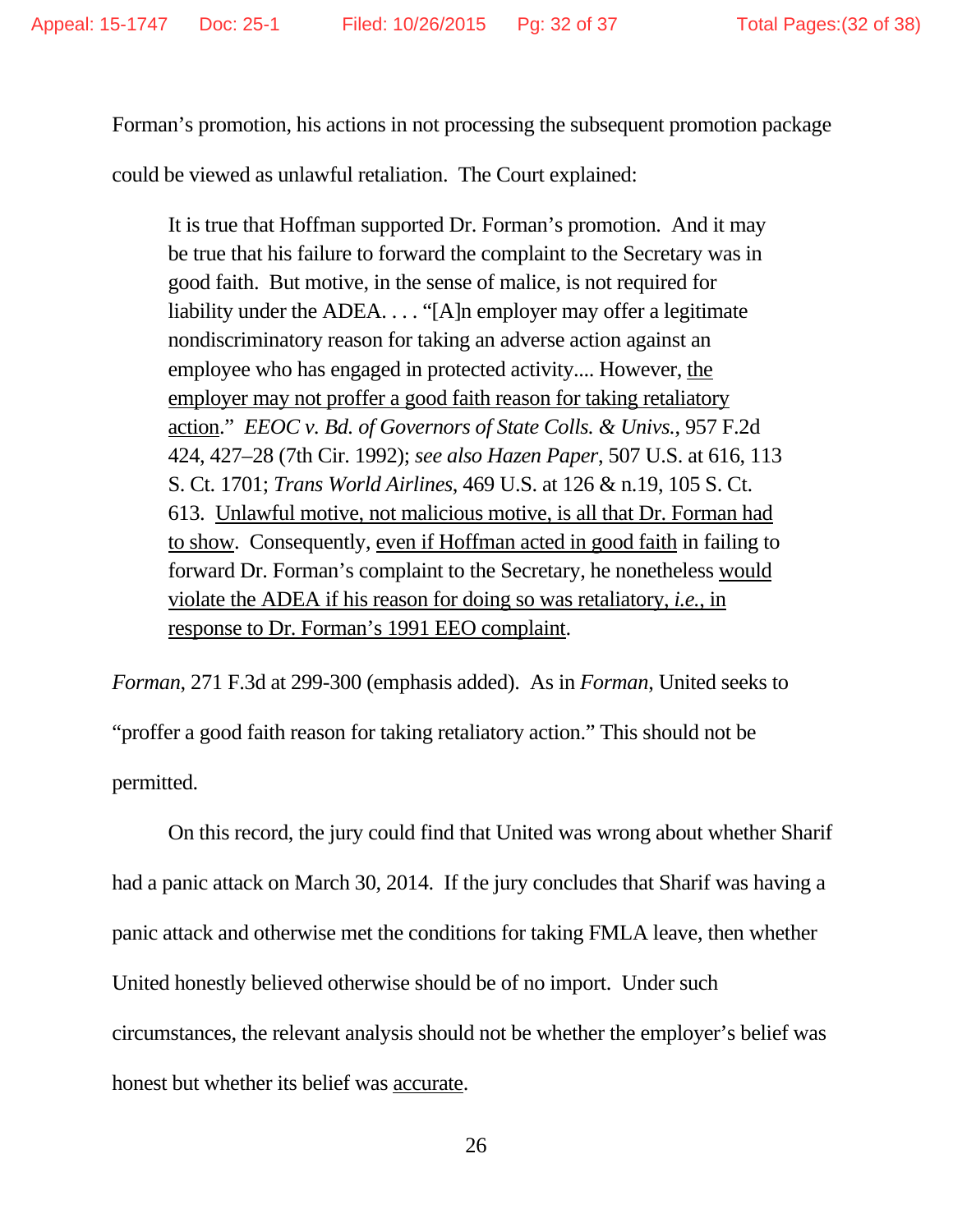More than 60 years ago, this Court came to a similar conclusion in an analogous situation in *NLRB v. Industrial Cotton Mills*, 208 F. 2d 87 (4th Cir. 1953), where the law also provided an entitlement:

[T]here is a right guaranteed by the Act- the right of an employee to reinstatement after a strike. That right is forfeited by serious strike misconduct. What we hold is that this right is not forfeited by the honest but mistaken belief of the employer that the employee has been guilty of strike misconduct

*Id.*, 208 F.2d at 92 (emphasis added). In that case, an employee was discharged because his employer honestly believed that he had engaged in misconduct in the course of a strike. *Id*. at 90. The issue was whether an honest but mistaken belief that the employer had a valid reason to fire the employee eviscerated the employee's statutory rights. This Court held that it did not:

[T]he statutory protection extended to a blameless employee is a firm and clear guarantee, not one which constantly varies with the correctness of the employer's opinion or with accuracy of his sources of information. Nor does the Act expose the innocent employee to the hazard of his employer's mistake where the consequence of this mistake is to divest the employee of a right guaranteed by the Act.

*Id.* at 92 (emphasis added). Thus, the rights guaranteed by the NLRA are "not forfeited by the honest but mistaken belief of the employer that the employee has been guilty of strike misconduct." *Id*.; *see also OCAW Int. U. Local No. 4-23 v. Amer. Petrofina Co.*, 820 F. 2d 747, 753 (4th Cir. 1987).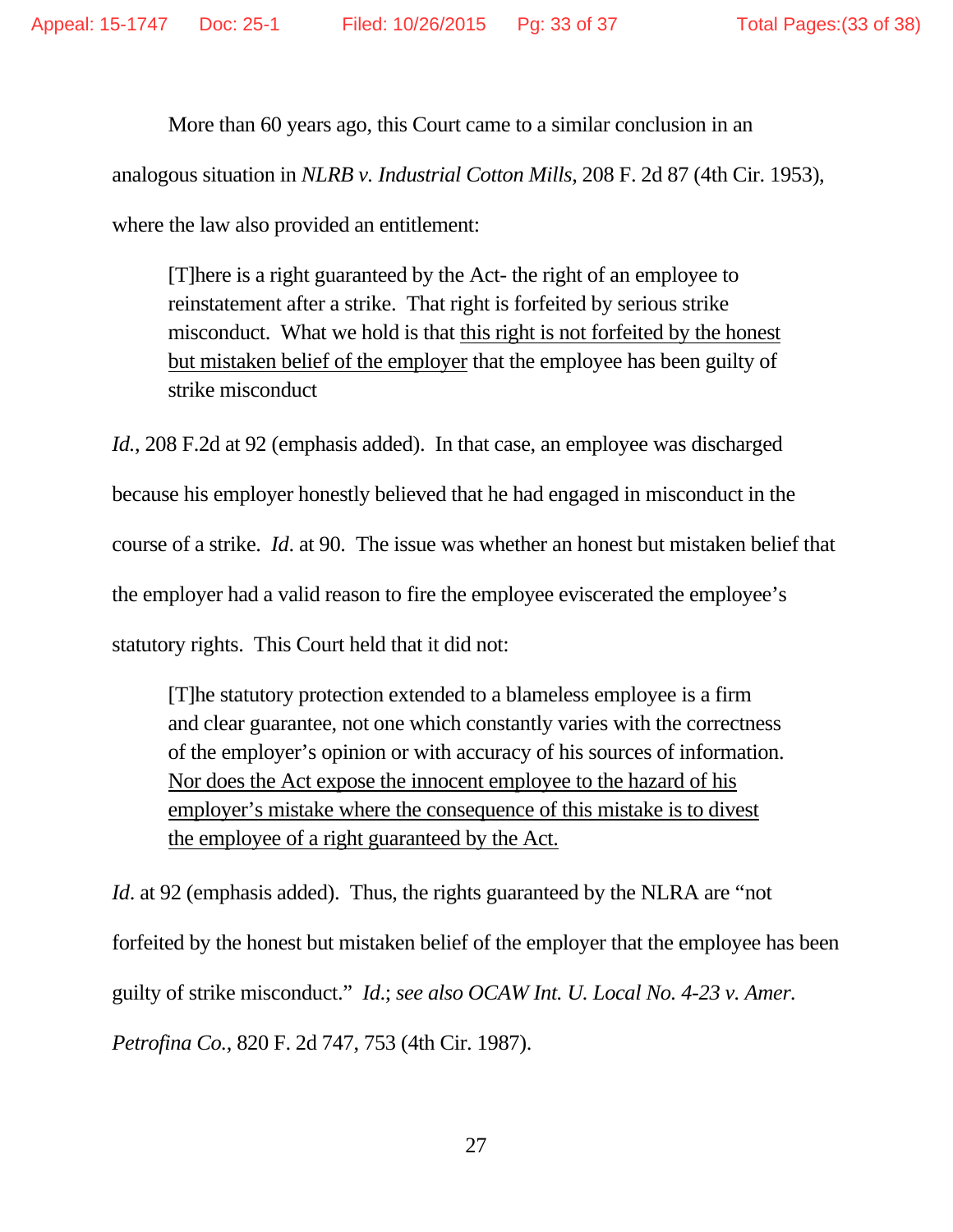Amici submit that there is no greater latitude under the FMLA for an employer's mistake, honest or otherwise, to divest an employee of his statutory rights under the FMLA. Holding otherwise would chill legitimate FMLA claims and frustrate the FMLA's central purpose of permitting employees to take necessary medical leave without fear of discrimination or retaliation. 29 U.S.C. § 2601.

### **CONCLUSION**

As the name itself should make clear, the so-called "honest belief rule" used by the court below requires both credibility determinations and the drawing of inferences. Once an employer's proffered explanation is contradicted, it is up to the jury to decide whether the employer offered an inaccurate explanation in good faith or not. Any other rule violates Rule 56 and controlling authority.

Additionally, an employee's entitlement to FMLA leave is not dependent on whether his employer has a wrong understanding of the facts. An employee's entitlement should be adjudicated based on whether he met the statutory and regulatory standards for FMLA leave. To hold otherwise is to subjugate a statutory entitlement to the clouded judgment of a rushed manager on his worst day. That is hardly an entitlement at all.

The summary judgment order should be reversed.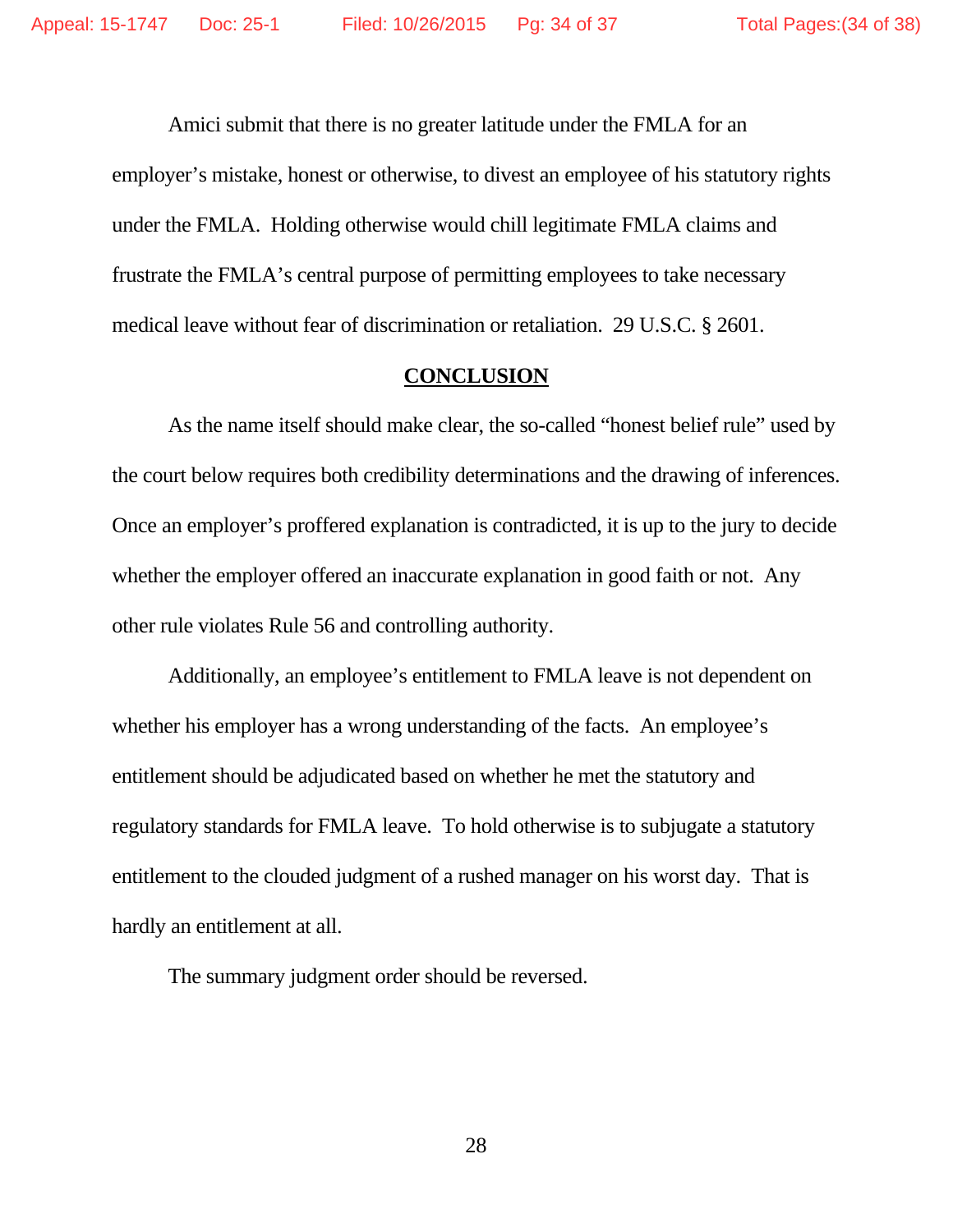### Respectfully submitted,

## */s/ Stephen Z. Chertkof*

 $\overline{\phantom{a}}$  , which is a set of the set of the set of the set of the set of the set of the set of the set of the set of the set of the set of the set of the set of the set of the set of the set of the set of the set of th

Stephen Z. Chertkof Heller, Huron, Chertkof & Salzman, PLLC 1730 M Street, NW, #412 Washington, D.C. 20036 Tel: (202) 293-8090 Fax: (202) 293-7110 szc@hellerhuron.com

Erik D. Snyder Law Offices of Erik D. Snyder 1629 K Street NW, Suite 300 Washington, D.C. 20006 Telephone: 202-531-6128 erikdsnyder@gmail.com

Alan R. Kabat Bernabei & Wachtel, PLLC 1775 T Street, N.W. Washington, D.C. 20009 Telephone: 202-745-1942 kabat@bernabeipllc.com

Matthew C. Koski National Employment Lawyers Association 2201 Broadway, Suite 402 Oakland, CA 94612 Tel: (415) 296-7629 mkoski@nelahq.org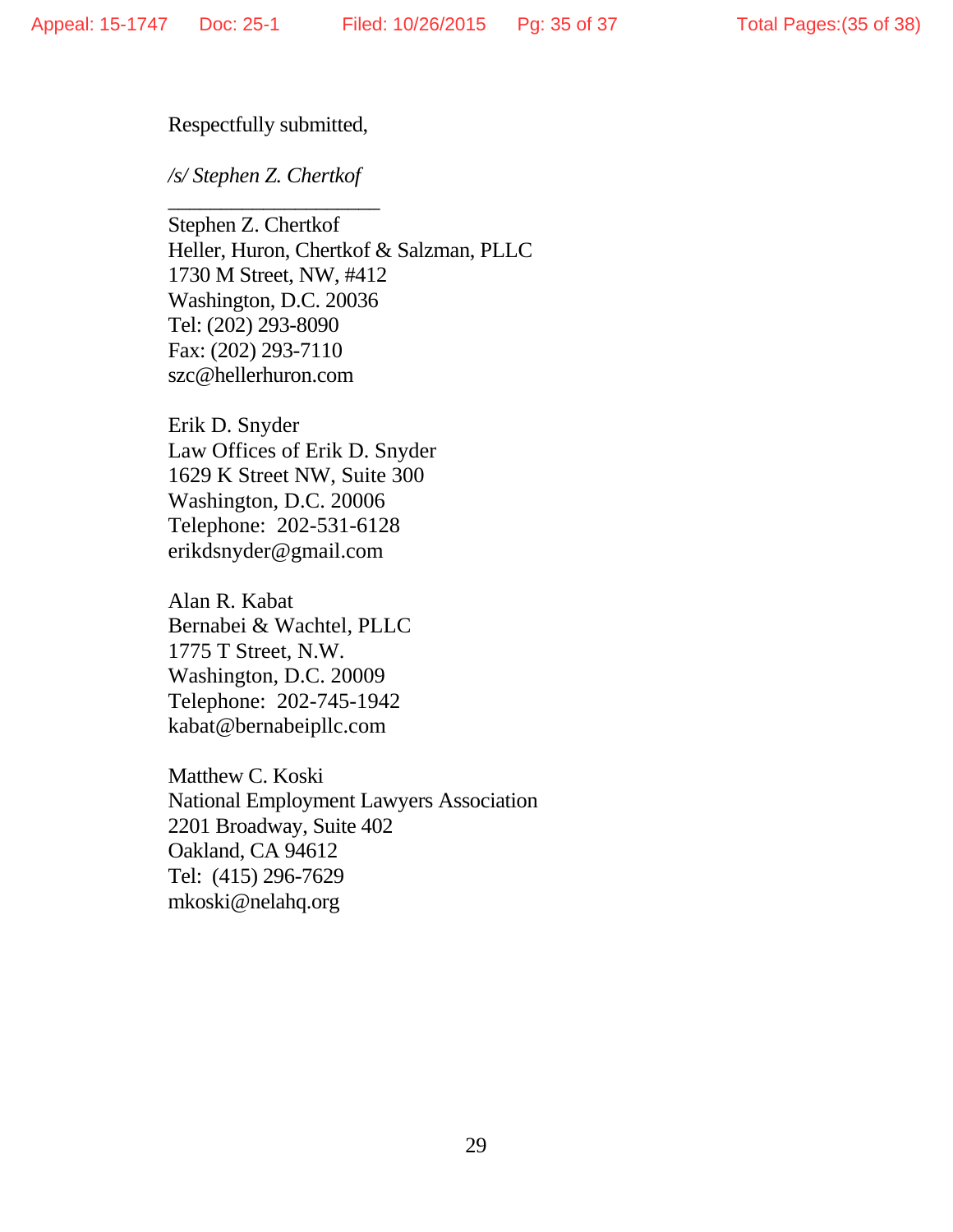## **CERTIFICATE OF COMPLIANCE**

1. This brief complies with the type-volume limitation of Fed. R. App. P.  $28.1(e)(2)$  or  $32(a)(7)(B)$  because:  $[X]$  this brief contains 6,773 words, excluding the parts of the brief

exempted by Fed. R. App. P. 32(a)(7)(B)(iii), *or* 

[ ] this brief uses a monospaced typeface and contains [*state the number of*] lines of text, excluding the parts of the brief exempted by Fed. R. App. P.  $32(a)(7)(B)(iii)$ .

2. This brief complies with the typeface requirements of Fed. R. App. P.  $32(a)(5)$  and the type style requirements of Fed. R. App. P.  $32(a)(6)$  because: [ X ] this brief has been prepared in a proportionally spaced typeface using *Microsoft Word 2010* in *14pt Times New Roman*; *or* 

[ ] this brief has been prepared in a monospaced typeface using [*state name and version of word processing program*] with [*state number of characters per inch and name of type style*].

Dated: 10/26/2015 /s/ Alan R. Kabat

*Attorney for Amici Curiae*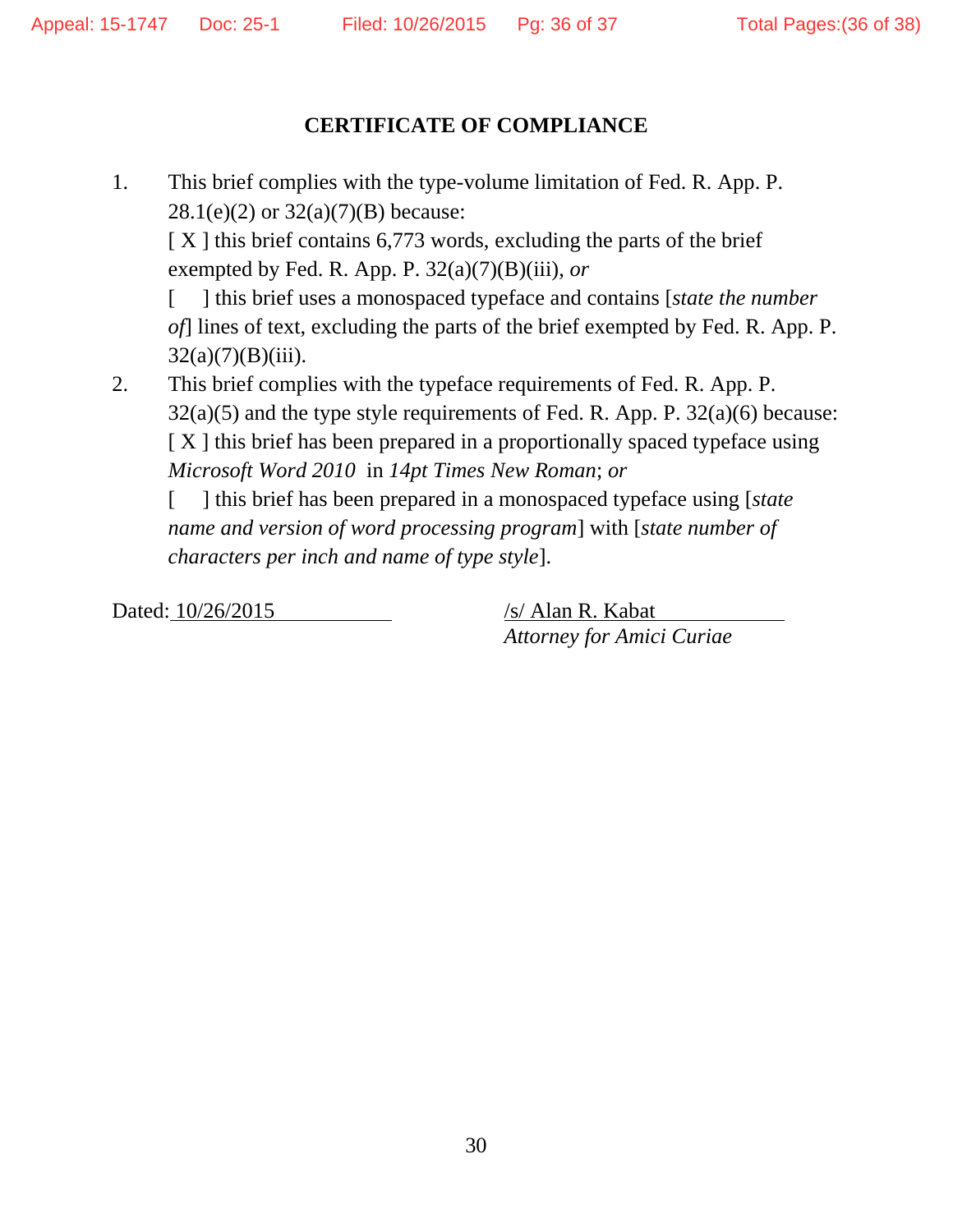## **CERTIFICATE OF SERVICE**

 I hereby certify that on this 26th day of October 2015, I caused two copies of the foregoing brief to be served on the following by placing them in a postage prepaid envelope addressed to the following and depositing that into a U.S. Postal

Service mailbox:

| R. Scott Oswald                 | H. Scott Johnson, Jr.                 |
|---------------------------------|---------------------------------------|
| Andrea M. Downing               | Angela H. France                      |
| The Employment Law Group, P.C.  | PCT Law Group, PLLC                   |
| 888 17th Street, NW, 9th Floor  | 330 John Carlyle Street, Suite 300    |
| Washington, D.C. 20006          | Alexandria, Virginia 22314            |
|                                 |                                       |
| Counsel for Plaintiff-Appellant | <b>Counsel for Defendant-Appellee</b> |
|                                 |                                       |

I further certify that on this 26th day of October 2015, I caused the required bound copies of the foregoing brief to be filed with the Clerk of the Court by placing them in a postage pre-paid envelope addressed to the clerk and depositing that into a U.S. Postal Service mailbox.

/s/ Alan R. Kabat

 $\overline{\phantom{a}}$  , and the contract of the contract of the contract of the contract of the contract of the contract of the contract of the contract of the contract of the contract of the contract of the contract of the contrac Alan R. Kabat Bernabei & Wachtel, PLLC 1775 T Street, N.W. Washington, D.C. 20009 *Attorney for Amici Curiae*